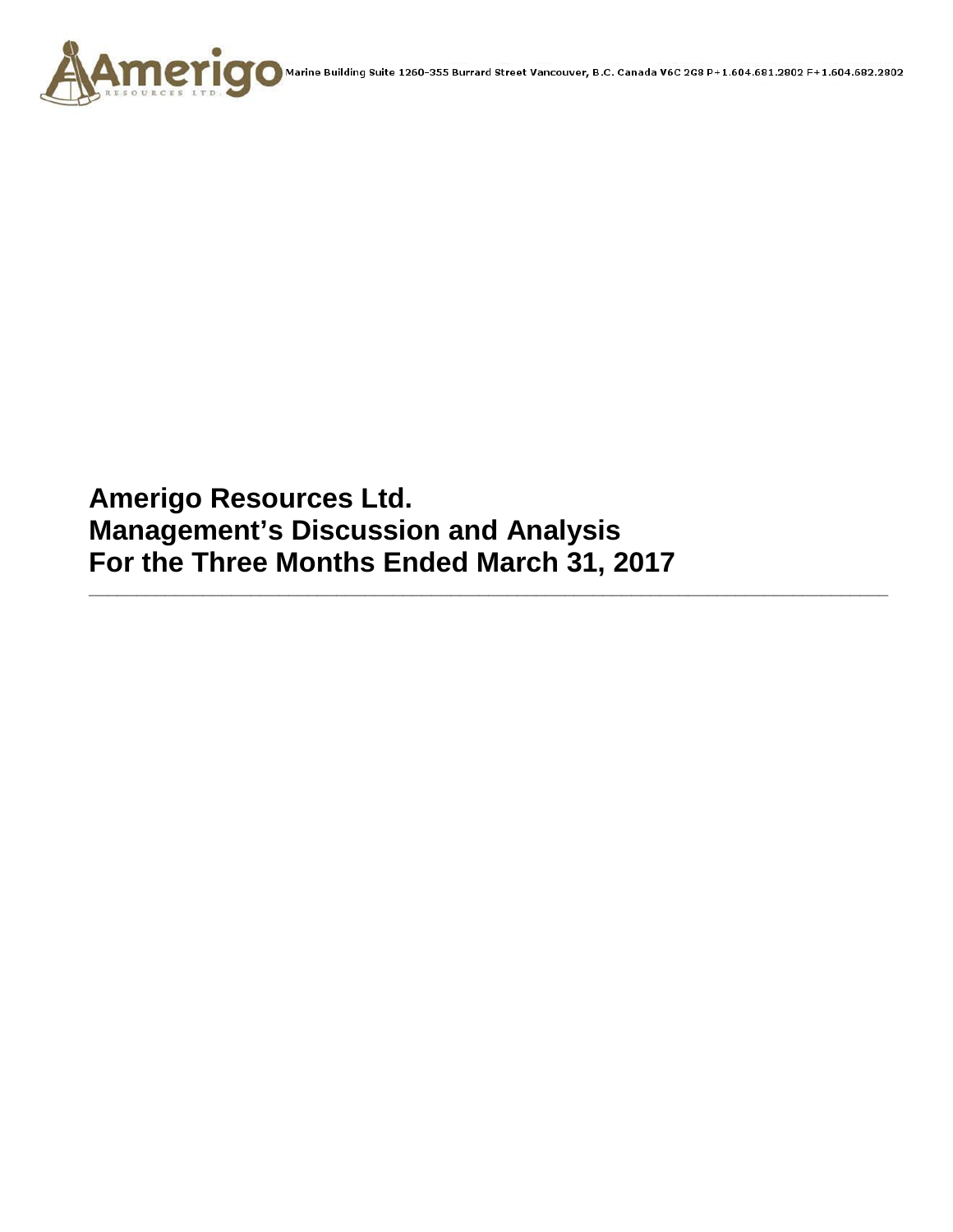# *T A B L E of C O N T E NT S*

This Management's Discussion & Analysis ("MD&A") is comprised of the following sections:

- 1. **Corporate Profile**  An executive summary of Amerigo's business and its long-term contractual relationship with Codelco/El Teniente Division…(PAGE 3)
- 2. **Introduction**  Information on accounting principles, reporting currency and other background factors to facilitate the understanding of this MD&A and related consolidated financial statements... (PAGE 3)
- 3. **Highlights and Significant Events** A summary of the key operating and financial metrics during the three months ended March 31, 2017 ("Q1-2017) and as at March 31, 2017…(PAGE 4)
- 4. **Five-Quarter Financial Results and Summary Cash Flow Information** A summary of financial results and uses and sources of cash presented on a quarterly basis for the most recent five reporting quarters...(PAGE 6)
- 5. **Operating Results** An analysis of production results, revenue, costs, cash cost and total cost for Q1- 2017 and compared to the three months ended March 31, 2016 ("Q1-2016")…(PAGE 7)
- 6. **Financial Results** An analysis of financial performance during Q1-2017, compared to Q1- 2016…(PAGE 8)
- 7. **Comparative Periods** A summary of financial data for the most recent eight reporting quarters…(PAGE 13)
- 8. **Liquidity and Capital Resources** A review of cash flow components, summary of borrowings and credit facilities and analysis of liquidity and financial position as at March 31, 2017…(PAGE 14)
- 9. **Agreements with Codelco's El Teniente Division** A summary of contractual arrangements with Codelco's El Teniente Division… (PAGE 16)
- 10. **Cauquenes Expansion–** Information on the Cauquenes expansion project…(PAGE 18)
- 11. **Other MD&A Requirements** Impairment analysis, transactions with related parties, critical accounting estimates & judgements, internal controls overs financial reporting, commitments, and cautionary statement on forward looking information…(PAGE 18)

#### **THIS DOCUMENT CONTAINS FORWARD-LOOKING STATEMENTS. REFER TO THE CAUTIONARY LANGUAGE UNDER THE HEADING "CAUTIONARY STATEMENT ON FORWARD-LOOKING INFORMATION" BELOW.**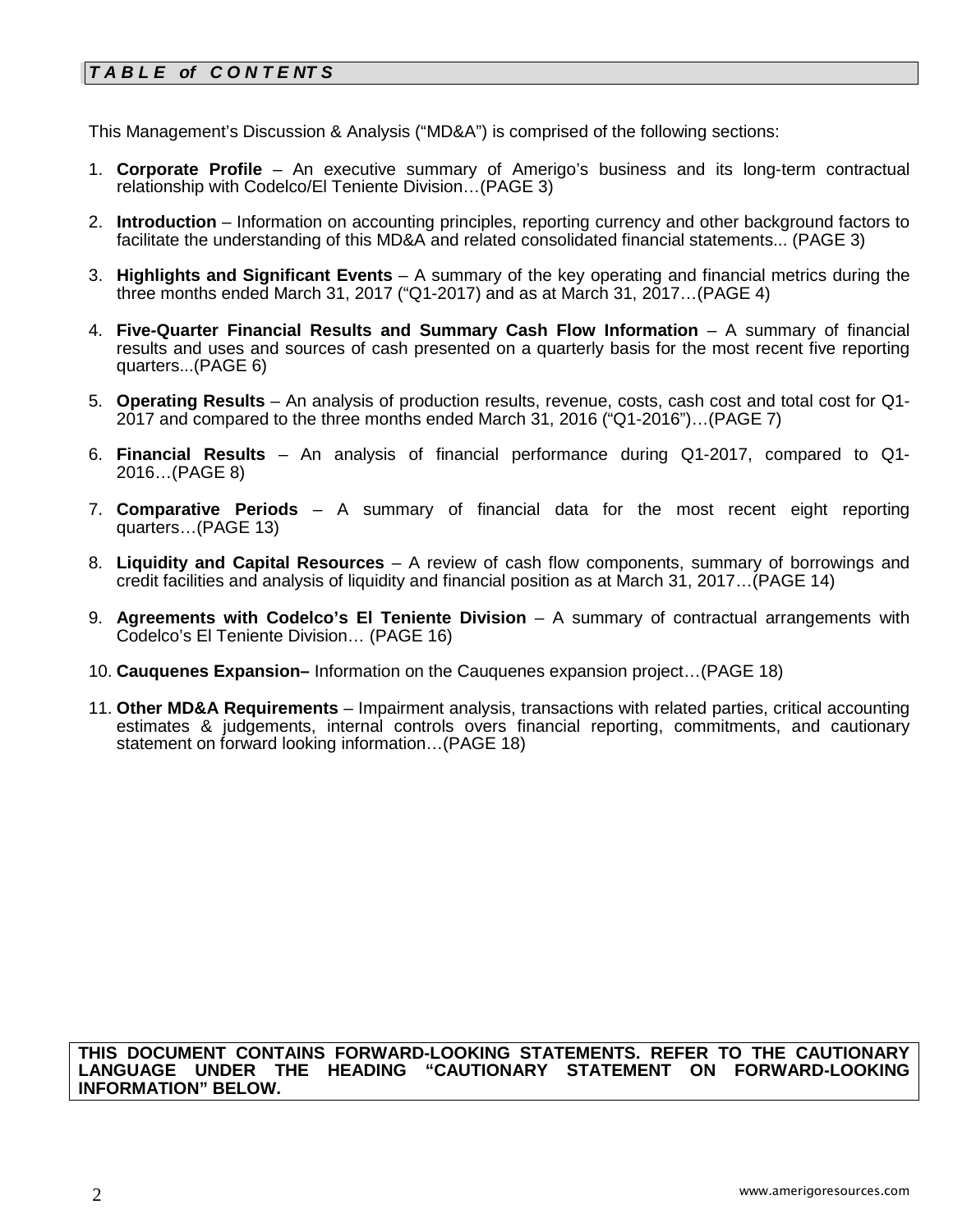## *AMOUNTS REPORTED IN U.S. DOLLARS, EXCEPT WHERE INDICATED OTHERWISE.*

## *CORPORATE PROFILE*

Amerigo Resources Ltd. ("Amerigo" or the "Company") owns a 100% interest in Minera Valle Central S.A. ("MVC"), a Chilean producer of copper concentrates.

MVC has a long-term contractual relationship with the El Teniente Division ("DET") of Corporación Nacional del Cobre de Chile ("Codelco") to process fresh and historic tailings from Codelco's El Teniente mine, the world's largest underground copper mine, in production since 1905.

Effective January 1, 2015 and up to December 31, 2022, MVC's production of copper concentrates is being conducted under a tolling agreement with DET under which, title to the copper concentrates produced by MVC remains with DET and MVC earns tolling revenue, calculated as gross revenue for copper produced at applicable market prices, net of notional items (treatment and refining charges, DET copper royalties and transportation costs). Refer to **Agreements with Codelco's El Teniente Division** (page 16).

MVC completed the first phase of development of the higher grade Cauquenes historic tailings deposit in December 2015, extending MVC's life to at least 2037. Completion of the first phase of expansion at Cauquenes enabled Amerigo to generate record production in 2016.

The Group is advancing debt financing discussions to complete the construction of phase two of the Cauquenes expansion in the second half of 2018.

MVC also has an agreement with Chile's Minera Maricunga ("Maricunga"), under which MVC purchases Maricunga copper concentrate, dries the material and delivers blended concentrates through its tolling contract with DET, and a molybdenum sales agreement with Chile's Molibdenos y Metales S.A. ("Molymet").

Amerigo's shares are listed for trading on the Toronto Stock Exchange and the OTCQX Stock Exchange in the United States.

## *INTRODUCTION*

The following MD&A of the results of operations and financial position of Amerigo together with its subsidiaries (collectively, the "Group"), is prepared as of May 1, 2017, and should be read in conjunction with the Company's condensed consolidated interim financial statements and related notes for Q1-2017 and the Company's audited consolidated financial statements and related notes for the year ended December 31, 2016.

This MD&A's objective is to help the reader understand the factors affecting the Group's current and future financial performance.

The Company's financial statements are reported under International Financial Reporting Standards ("IFRS") issued by the International Accounting Standards Board ("IASB") and those applicable to the preparation of interim financial statements, including IAS 34, Interim Financial Reporting. The disclosure of financial data and results in this MD&A is also reported under IFRS, except non-GAAP measures which are indicated as such.

Reference is made in this MD&A to various non-GAAP measures such as cash cost and total cost, which are terms that do not have a standardized meaning but are widely used as performance indicators in the mining industry. A tabular reconciliation of the Group's cash and total costs to tolling and production costs in Q1-2017 and Q1-2016 is presented on page 11.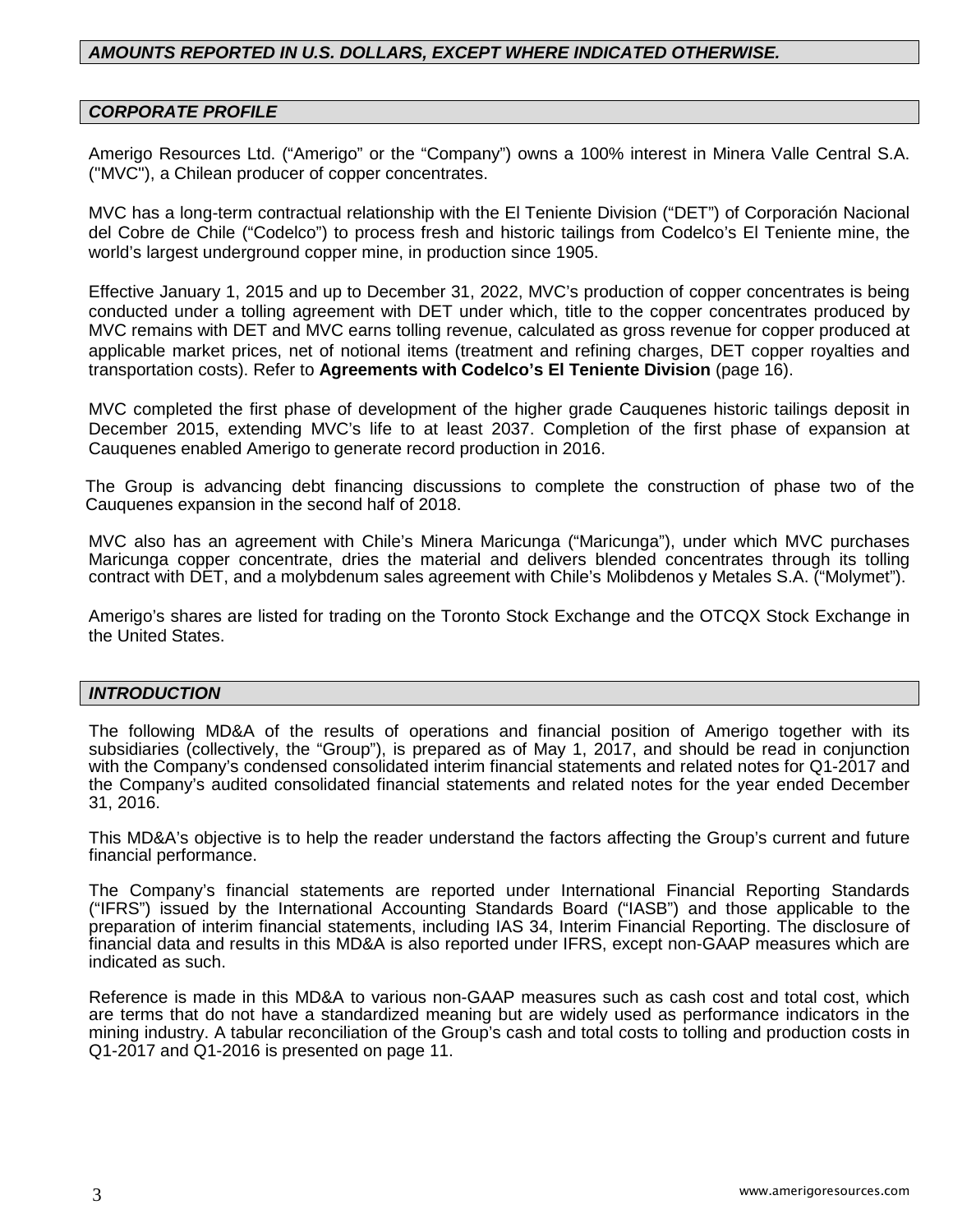# *HIGHLIGHTS and SIGNIFICANT EVENTS*

## **Comparative Overview**

|                                                   | Q1-2017 | Q1-2016 | Change   |       |
|---------------------------------------------------|---------|---------|----------|-------|
|                                                   |         |         | S        | %     |
| Copper produced <sup>1</sup> million pounds       | 15.1    | 12.9    | 2.2      | 17%   |
| Copper delivered <sup>1</sup> million pounds      | 15.2    | 12.7    | 2.5      | 20%   |
| Percentage of production from historic tailings   | 63%     | 53%     |          | 19%   |
| Revenue (\$ thousands) $2$                        | 29,744  | 19,255  | 10,489   | 54%   |
| DET notional copper royalties (\$ thousands)      | 7,715   | 4,435   | 3,280    | 74%   |
| Tolling and production costs (\$ thousands)       | 27,761  | 21,657  | 6,104    | 28%   |
| Gross profit (loss) (\$ thousands)                | 1,983   | (2,402) | 4,385    | 183%  |
| Net loss (\$ thousands)                           | (1,310) | (4,357) | 3,047    | (70%) |
| Operating cash flow (\$ thousands) $3$            | 4,255   | 1,443   | 2,812    | 195%  |
| Cash flow paid for plant expansion (\$ thousands) | 451     | 3,714   | (3,263)  | (88%) |
| Cash and cash equivalents (\$ thousands)          | 23,097  | 11,757  | 11,340   | 96%   |
| Borrowings (\$ thousands) <sup>4</sup>            | 70,942  | 78,327  | (7, 385) | (9%)  |
| Gross copper tolling price (\$/lb)                | 2.65    | 2.24    | 0.41     | 18%   |

1 Copper production is conducted under tolling agreements with DET and Maricunga.<br>2 Povenius is reported not of potional items (amelting and refining aberson, DET revolt

<sup>2</sup> Revenue is reported net of notional items (smelting and refining charges, DET royalties and transportation costs).<br><sup>3</sup> Operating cash flow before changes in non-cash working capital.

<sup>4</sup> Total borrowings at March 31, 2017 include short and long-term potions of \$11.4 and \$59.6 million, respectively.

## **Financial results**

- Gross tolling revenue was \$38.7 million (Q1-2016: \$27.0 million), due to a 17% increase in copper production and stronger copper prices. The Group's recorded copper tolling price was \$2.65/lb (Q1- 2016: \$2.24/lb).
- Revenue from molybdenum and the Maricunga tolling contract was \$4.4 million (Q1-2016: \$1.6 million) due to the sale of 0.3 million pounds of molybdenum (Q1-2016: nil) and higher copper prices, respectively.
- Revenue after notional items was \$29.7 million (Q1-2016: \$19.3 million).
- Tolling and production costs were \$27.8 million (Q1-2016: \$21.7 million), a 28% increase driven by higher copper production and an increase of \$1.9 million in molybdenum production costs and Maricunga tolling costs (offset by stronger revenue). Unit tolling and production costs were \$1.83/lb (Q1- 2016: \$1.70/lb).
- Cash cost (a non-GAAP measure equal to the aggregate of smelting and refining charges, tolling/production costs net of inventory adjustments and administration costs, net of by-product credits, page 11) before DET notional copper royalties and DET molybdenum royalties decreased to \$1.71/lb (Q1-2016: \$1.81/lb) due to higher production and stronger by-product credits.
- Total cost (a non-GAAP measure equal to the aggregate of cash cost, DET notional copper royalties and DET molybdenum royalties of \$0.55/lb and depreciation of \$0.25/lb, page 11) increased to \$2.52/lb (Q1- 2016: \$2.45/lb), due to higher DET notional royalties/royalties from higher metal prices.
- Gross profit was \$2.0 million (Q1-2016: gross loss of \$2.4 million) and net loss was \$1.3 million (Q1- 2016: \$4.4 million).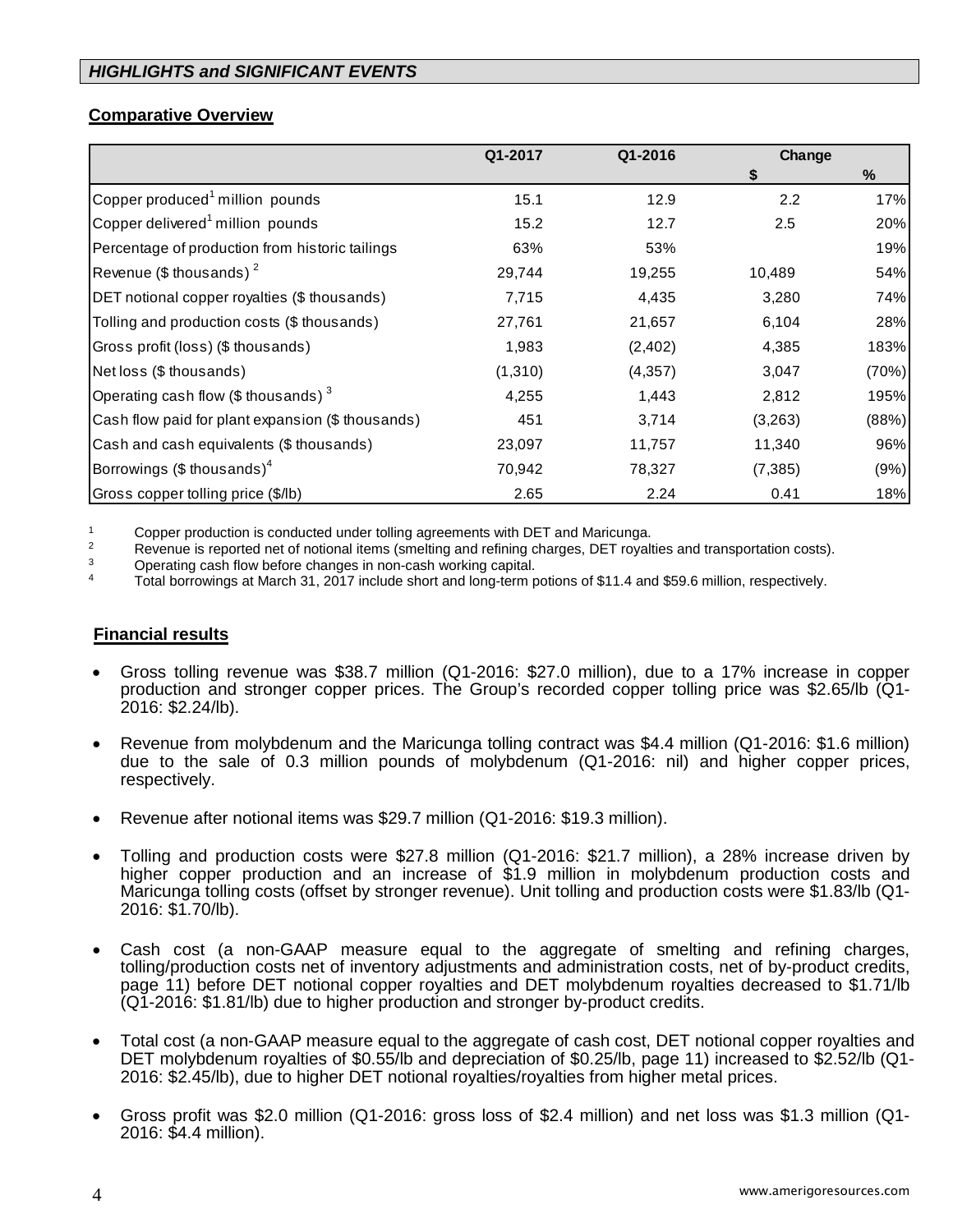• In Q1-2017 the Group generated cash flow from operations before changes in non-cash working capital of \$4.3 million (Q1-2016: \$1.4 million).

## **Production**

- Q1-2017 production was 15.1 million pounds of copper, 17% higher than the 12.9 million pounds produced in Q1-2016.
- Q1-2017 copper production includes 9.6 million pounds from Cauquenes, 4.7 million pounds from fresh tailings and 0.9 million pounds from Minera Maricunga.
- Molybdenum production was 0.3 million pounds. There was no molybdenum production in Q1-2016.

## **Cash and Working Capital**

- The Group's cash balance was \$23.1 million (December 31, 2016: \$15.9 million), with working capital of \$4.2 million (December 31, 2016: \$0.6 million).
- Cash at March 31, 2017 includes \$16.4 million in operating accounts and \$6.7 million in a debt service reserve account "(DSRA"), required under the terms and provisions of MVC's finance agreement with the lenders who financed the first phase of the Cauquenes expansion. Funds in the DSRA must be used to: /i/ pay the principal and interest of the bank loan and the amounts owing under a related interest rate swap if MVC has insufficient funds to make these payments and /ii/ fund MVC's operating expenses. If it becomes necessary to fund MVC's operations with funds from the DSRA, MVC must replenish the DSRA at each month end with funds necessary to maintain a balance equal to one hundred percent of the sum of the principal and interest pursuant to the bank loan and the interest rate swap that are payable in respect of the following six months.

## **Outlook**

- MVC maintains its 2017 production guidance of 60.0 to 65.0 million pounds of copper at an annual cash cost (page 11) of \$1.60 to \$1.75/lb.
- MVC also maintains its guidance in respect of production of 1.5 million pounds of molybdenum.
- Amerigo is advancing debt financing discussions to complete the construction of phase two of the Cauquenes expansion in the second half of 2018. The project has an estimated cost of \$30.0 million and is planned to increase production to 85.0 to 90.0 million pounds of copper per year, at an estimated cash cost of \$1.40 to \$1.60/lb.
- Refer to **Cautionary Statement on Forward Looking Information** (page 21).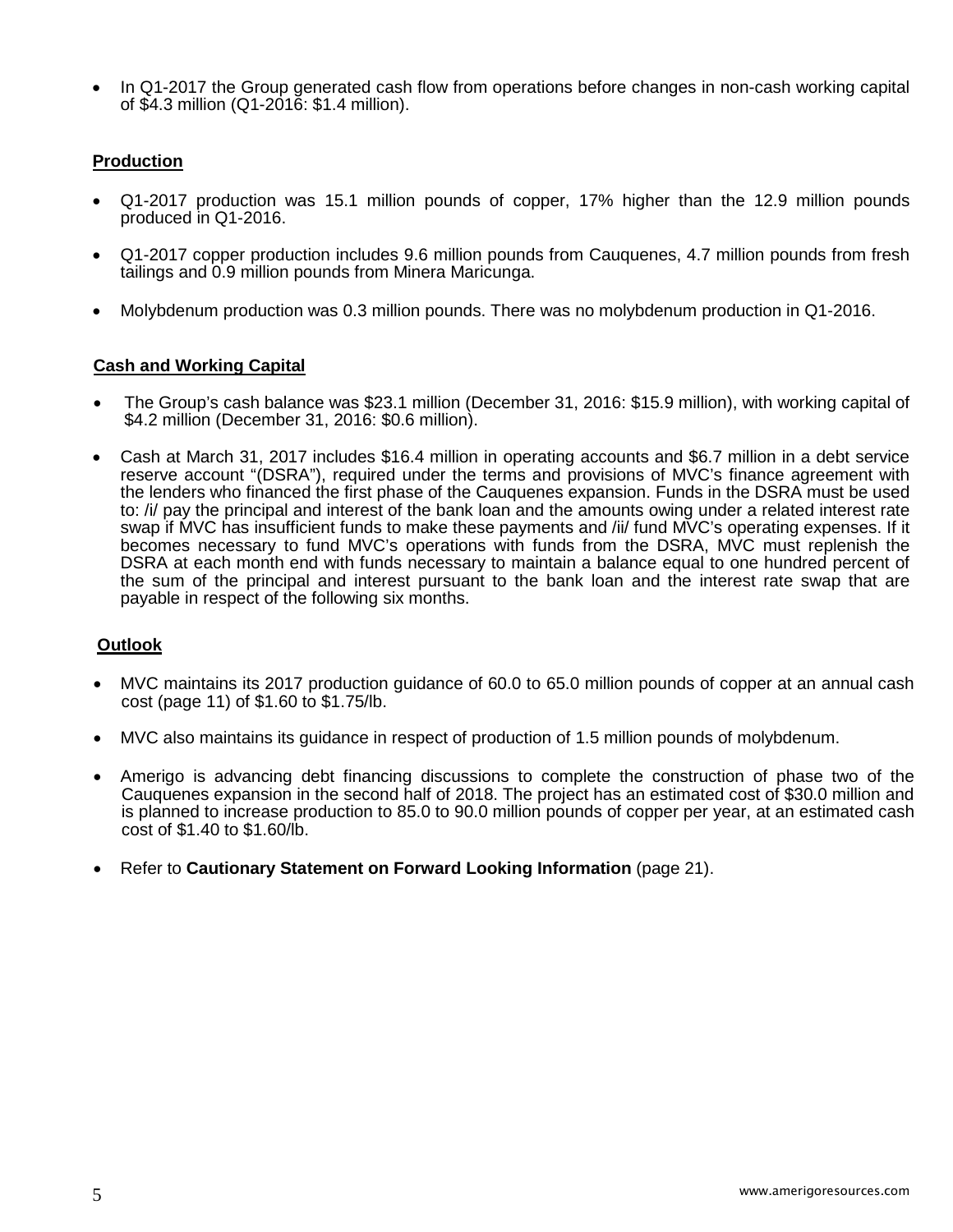# **SUMMARY OF FINANCIAL RESULTS Q1-2016 TO Q1-20171**

|                                                             | Q1-2017          | Q4-2016           | Q3-2016           | Q2-2016            | Q1-2016        |
|-------------------------------------------------------------|------------------|-------------------|-------------------|--------------------|----------------|
| Copper production, million pounds                           | 15.141           | 13.591            | 16.027            | 14.355             | 12.855         |
| Copper deliveries, million pounds                           | 15.175           | 13.417            | 15.599            | 14.509             | 12.746         |
| Financial results (\$ thousands)                            |                  |                   |                   |                    |                |
| Revenue                                                     |                  |                   |                   |                    |                |
| Gross tolling revenue                                       | 38,650           | 36,571            | 32,500            | 28,361             | 26,997         |
| Notional items deducted from gross tolling revenue:         |                  |                   |                   |                    |                |
| Smelting and refining                                       | (5,087)          | (4,678)           | (5,246)           | (4,784)            | (4,509)        |
| DET notional royalties - copper                             | (7, 715)         | (5,731)           | (5, 495)          | (4,985)            | (4, 435)       |
| Transportation                                              | (503)            | (393)             | (460)             | (401)              | (364)          |
|                                                             | 25,345           | 25,769            | 21,299            | 18,191             | 17,689         |
| Molybdenum and other revenue                                | 4,399            | 3,704             | 2,084             | 1,085              | 1,566          |
|                                                             | 29,744           | 29,473            | 23,383            | 19,276             | 19,255         |
| Tolling costs                                               |                  |                   |                   |                    |                |
| Tolling and production costs                                | (22,666)         | (18, 763)         | (19, 845)         | (18,018)           | (17, 229)      |
| DET royalties - molybdenum                                  | (134)            | (193)             | (84)              |                    |                |
| Depreciation and amortization                               | (3,584)          | (3,319)           | (3,295)           | (3,301)            | (3,292)        |
| Administration                                              | (1, 377)         | (1,340)           | (1,076)           | (1, 119)           | (1, 136)       |
|                                                             | (27, 761)        | (23, 615)         | (24, 300)         | (22, 438)          | (21, 657)      |
| Gross profit (loss)                                         | 1,983            | 5,858             | (917)             | (3, 162)           | (2, 402)       |
| Other expenses                                              |                  |                   |                   |                    |                |
| Office and general expenses                                 | (294)            | (101)             | (278)             | (113)              | (281)          |
| Salaries, management and professional fees                  | (418)            | (925)             | (346)             | (399)              | (513)          |
| Share-based payment compensation                            | (241)            | (11)              | (28)              | (58)               | (60)           |
|                                                             | (953)            | (1,037)           | (652)             | (570)              | (854)          |
| Other expenses                                              |                  |                   |                   |                    |                |
| Foreign exchange gain (expense)                             | 18               | (128)             | (113)             | 378                | 571            |
|                                                             | 15               | 10                | 96                | 97                 |                |
| Other gains                                                 | 33               | (118)             | (17)              | 475                | 30<br>601      |
| Royalty derivative                                          | (1,093)          | (231)             | 254               | 439                | (917)          |
|                                                             | (2,013)          | (1,386)           | (415)             | 344                | (1, 170)       |
|                                                             |                  |                   |                   |                    |                |
| Operating (loss) profit<br>Finance expense                  | (30)<br>(1, 353) | 4,472             | (1, 332)<br>(973) | (2,818)<br>(1,389) | (3, 572)       |
|                                                             | (1, 383)         | (1, 105)<br>3,367 |                   |                    | (1,488)        |
| (Loss) earnings before tax<br>Income tax recovery (expense) | 73               |                   | (2,305)<br>(240)  | (4,207)<br>594     | (5,060)<br>703 |
|                                                             |                  | (383)             |                   |                    |                |
| Net (loss) earnings for the period                          | (1, 310)         | 2,984             | (2, 545)          | (3,613)            | (4, 357)       |
|                                                             |                  |                   |                   |                    |                |
| (Loss) earnings per share - basic                           | (0.01)           | 0.02              | (0.02)            | (0.02)             | (0.03)         |
| (Loss) earnings per share - diluted                         | (0.01)           | 0.02              | (0.02)            | (0.02)             | (0.03)         |
| Unit tolling and production costs                           | 1.83             | 1.76              | 1.56              | 1.55               | 1.70           |
| Cash cost $(\frac{6}{10})^1$                                | 1.71             | 1.87              | 1.60              | 1.65               | 1.81           |
| Total cost $(\frac{5}{lb})^1$                               | 2.52             | 2.60              | 2.18              | 2.25               | 2.45           |
| Uses and sources of cash (\$thousands)                      |                  |                   |                   |                    |                |
| Operating cash flow before w orking capital changes         | 4,255            | 7,051             | 1,656             | (595)              | 1,443          |
| Operating cash flow after w orking capital changes          | 7,438            | 567               | 10,188            | 7,139              | 1,513          |
| Cash used in investing activities                           | (451)            | (1, 145)          | (1, 341)          | (2, 138)           | (3,714)        |
| Financing proceeds (repayments)                             | 57               | (4, 367)          | 3,000             | (7,673)            | 4,380          |
| Ending cash balance                                         | 23,097           | 15,921            | 21,056            | 9,043              | 11,757         |

 1 Cash and total costs are non-GAAP measures. Refer to page 11 for the basis of reconciliation of these measures to tolling and production costs.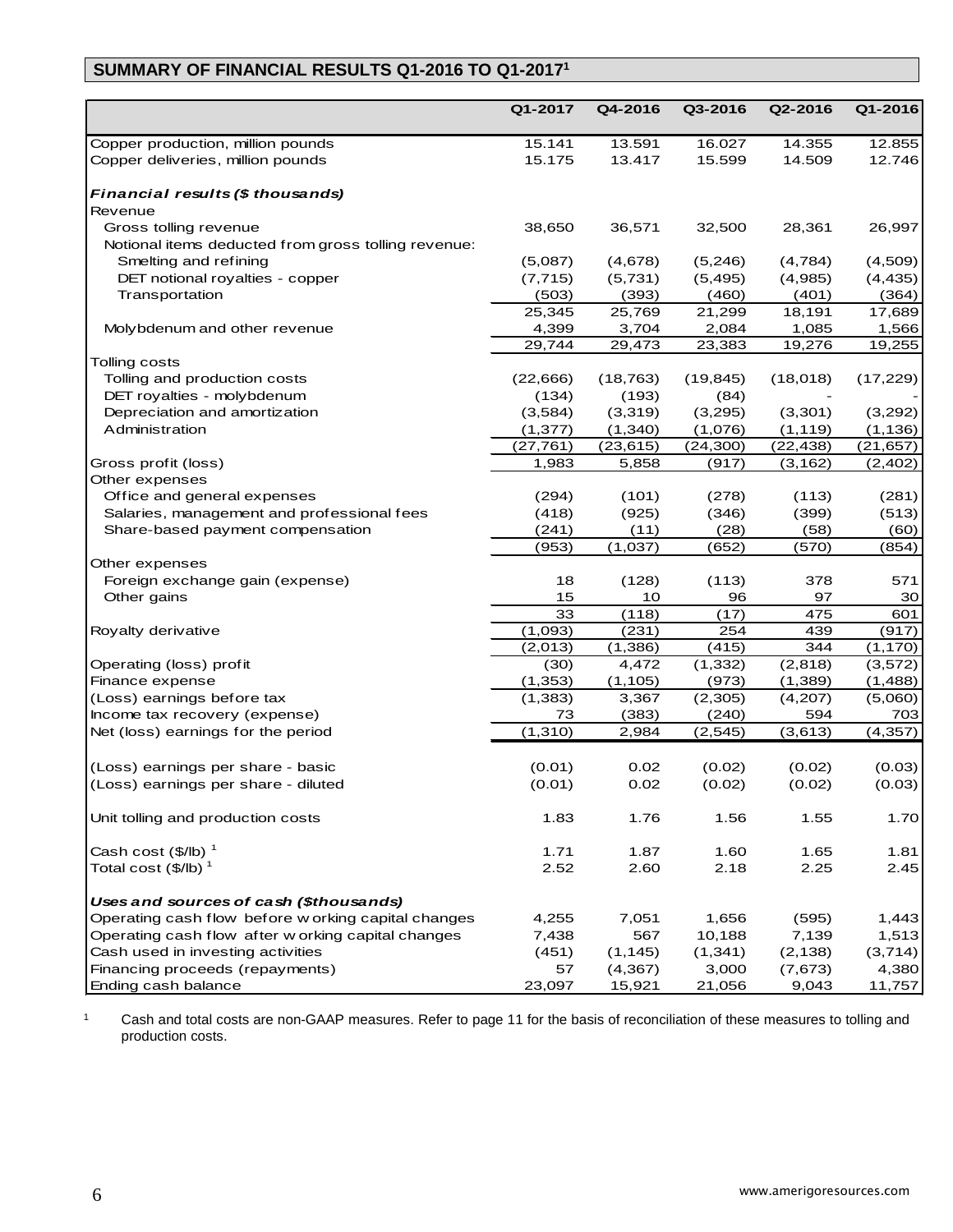## *OPERATING RESULTS*

In Q1-2017 the Group produced 15.1 million pounds of copper under tolling agreements with DET and Minera Maricunga, 17% higher than Q1-2016 production. Copper deliveries were 15.2 million pounds. 63% of MVC's copper production in Q1-2017 was from the higher-grade Cauquenes historic tailings.

Q1-2017 production from Cauquenes was 9.6 million pounds. MVC also produced 4.7 million pounds of copper from El Teniente's fresh tailings and 0.9 million pounds of copper produced and sold pursuant to the tolling contract with Maricunga.

Recoveries of both fresh and historic tailings were lower than expected in January and February 2017 as a result of plant disruptions caused by maintenance and repairs of equipment, including a concentrate regrind mill. Plant recoveries returned to normal following completion of repairs to the concentrate regrind mill in February.

Molybdenum production in Q1-2017 was 0.3 million pounds.

While tolling and production costs increased to \$27.8 million in Q1-2017 (Q1-2016: \$21.7 million) because of higher copper production, higher molybdenum and Maricunga tolling costs and higher maintenance costs, MVC's unit cash cost (page 11) decreased to \$1.71/lb (Q1-2016: \$1.81/lb), benefitting from stronger byproduct credits.

## **Production**

|                                           | Q1-2017      | Q1-2016    |
|-------------------------------------------|--------------|------------|
| <b>FRESH TAILINGS FROM EL TENIENTE</b>    |              |            |
| Tonnes processed                          | 10,566,171   | 10,617,420 |
| Copper grade (%)                          | 0.120%       | 0.117%     |
| Copper recovery                           | 16.6%        | 19.2%      |
| Copper produced (lbs)                     | 4,650,990    | 5,270,025  |
| <b>HISTORIC TAILINGS FROM EL TENIENTE</b> |              |            |
| Tonnes processed                          | 5,813,239    | 5,087,765  |
| Copper grade (%)                          | 0.254%       | 0.228%     |
| Copper recovery                           | 29.4%        | 26.4%      |
| Copper produced (lbs)                     | 9,593,986    | 6,733,734  |
| <b>TOLL PROCESSING FROM MARICUNGA</b>     |              |            |
| Copper produced (lbs)                     | 896,310      | 850,983    |
| <b>COPPER</b>                             |              |            |
| Total copper produced (lbs)               | 15, 141, 286 | 12,854,742 |
| Total copper delivered to DET (lbs)       | 15, 174, 620 | 12,746,077 |
| <b>MOLYBDENUM</b>                         |              |            |
| Total molybdenum produced (lbs)           | 281,096      |            |
| Total molybdenum sold (lbs)               | 276,536      |            |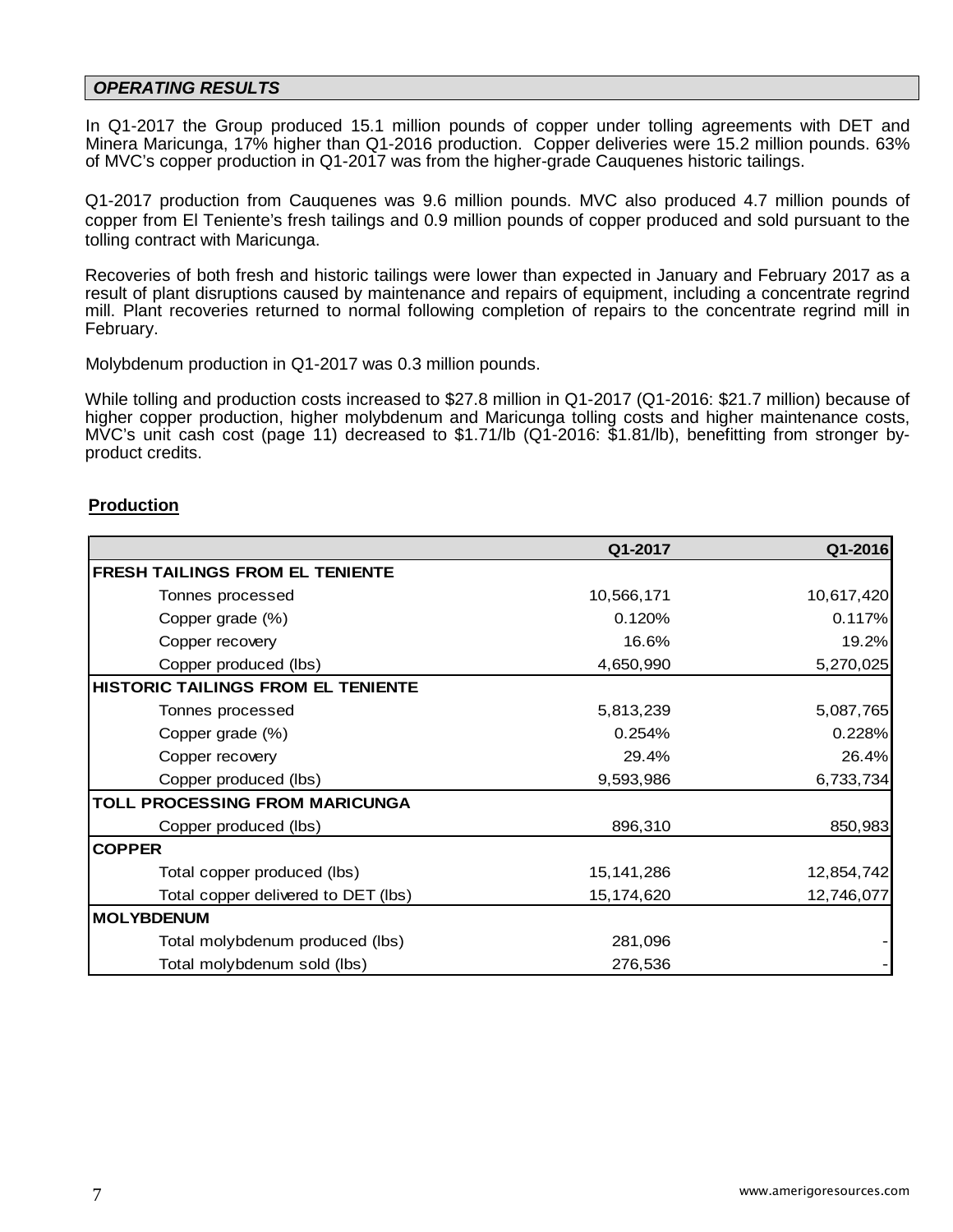# *FINANCIAL RESULTS – Q1-2017*

The Group's financial performance improved to a net loss of \$1.3 million (\$0.01 basic and diluted loss per share) from a net loss of \$4.4 million posted in Q1-2016 (\$0.03 basic and diluted loss per share) because of higher production and stronger metal prices.

## **Revenue**

Revenue in Q1-2017 was \$29.7 million (Q1-2016: \$19.3 million).

|                                                         | Q1-2017            | Q1-2016  |
|---------------------------------------------------------|--------------------|----------|
| Average LME copper price per pound                      | \$<br>$2.65$ \$    | 2.12     |
|                                                         |                    |          |
| Gross tolling revenue (thousands)                       | \$<br>38,650 \$    | 26,997   |
| Notional items deducted from gross tolling revenue:     |                    |          |
| Smelting and refining charges (thousands)               | (5,087)            | (4,509)  |
| DET copper royalties (thousands)                        | (7, 715)           | (4, 435) |
| Transportation costs (thousands)                        | (503)              | (364)    |
| Copper net revenue (thousands)                          | 25,345             | 17,689   |
| Molybdenum and Maricunga tolling revenue (thousands)    | 4,399              | 1,566    |
| Total revenue (thousands)                               | \$<br>29,744 \$    | 19,255   |
|                                                         |                    |          |
| Company's gross copper tolling price per pound 1        | $2.65$ \$          | 2.24     |
| Company's gross molybdenum price per pound <sup>2</sup> | $8.01 \text{ }$ \$ |          |

<sup>1</sup> Copper recorded price for the period before smelting and refining charges, DET notional copper royalties, transportation costs and settlement adjustments to prior quarters' sales.

 $2$  Molybdenum recorded price for the period before roasting charges and settlement adjustments to prior quarters' sales.

Production of copper concentrates by MVC is being conducted under a tolling agreement with DET for the period from January 1, 2015 to December 31, 2022, under which title to the copper concentrates produced by MVC is retained by DET and MVC earns tolling revenue, calculated as gross revenue for copper produced at applicable market prices, net of notional items (treatment and refining charges, DET copper royalties and transportation costs). The notional DET copper royalties precisely mimic the former copper royalty arrangements between MVC and DET.

MVC's compensation is determined in accordance with annual industry benchmarks for pricing terms and smelting and refining charges, and in 2017 is based on the average London Metal Exchange ("LME") copper price for the third month following the delivery of copper concentrates produced under the tolling agreement ("M+3"). Accordingly, final pricing for copper produced by MVC is determined based on the average LME copper price of the third month following delivery of copper produced under the tolling agreement.

The average LME copper price in Q1-2017 were \$2.65/lb (Q1-2016: \$2.12/lb) and the Group's recorded copper tolling price was also \$2.65/lb (Q1-2016: \$2.24/lb). Differences between the average LME copper price and the Group's recorded tolling price, if any, result from the pricing terms that applied in the period.

At March 31, 2017, the provisional copper price used by MVC was \$2.65/lb. A 10% increase or decrease from that price would result in price-driven revenue settlement adjustments of \$4.0 million.

DET royalties on copper production are a notional item deducted from gross tolling revenue. In Q1-2017, DET notional copper royalties were \$7.7 million, \$3.3 million higher than in Q1-2016, due to higher production and copper prices. The terms for DET notional copper royalties and molybdenum royalties are disclosed under **Agreements with Codelco's El Teniente Division** (page 16).

Transportation was \$0.5 million in Q1-2017 (Q1-2016: \$0.4 million).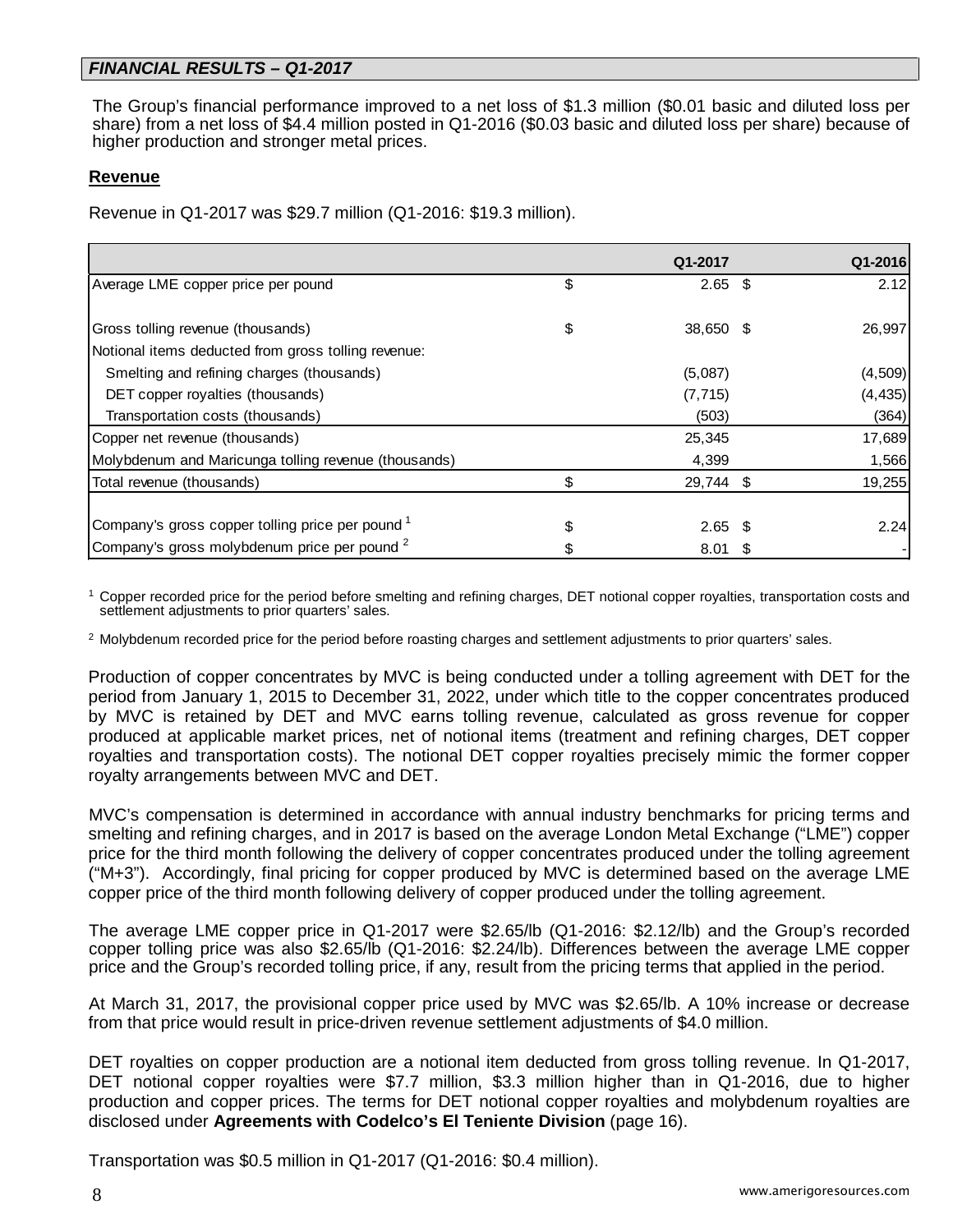MVC's molybdenum sales price in Q1-2017 was \$8.01/lb. MVC's sales agreement with Molymet provides in 2017 that the sale price is the average market price for the third month after delivery. Sales of molybdenum were provisionally priced at the average Platt's molybdenum dealer oxide price which for March 31, 2017 was \$8.41/lb.

# **Tolling and Production Costs**

| (Expressed in thousands)                  | Q1-2017      |      | Q1-2016 |
|-------------------------------------------|--------------|------|---------|
| Direct tolling and production costs       |              |      |         |
| Power costs                               | \$<br>7,412  | - \$ | 6,711   |
| Lime                                      | 1,973        |      | 628     |
| Grinding media                            | 1,665        |      | 2,286   |
| Labour costs                              | 2,623        |      | 2,188   |
| Other direct tolling / production costs   | 8,993        |      | 5,416   |
|                                           | 22,666       |      | 17,229  |
| Depreciation and amortization             | 3,584        |      | 3,292   |
| DET royalties - molybdenum                | 134          |      |         |
| Administration                            | 1,377        |      | 1,136   |
| Tolling and production costs              | \$<br>27,761 | \$   | 21,657  |
| Unit tolling and production costs (\$/lb) | 1.83         |      | 1.70    |

Direct tolling costs were \$22.7 million (Q1-2016: \$17.2 million), a cost increase of 32% in the context of a 17% increase in production.

Power costs increased by \$0.7 million or 11% compared to Q1-2016, as a result of higher production and a decrease of \$0.2 million in the power credit provided through the operation of MVC's power generators.

Lime has become MVC's second most significant cost, due to the acidic nature of the Cauquenes tailings.

Grinding media costs of \$1.7 million were 27% lower than in Q1-2016 despite a higher production, due to the finer characteristics of the Cauquenes tailings.

Direct labour costs were \$2.6 million in Q1-2017 (Q1-2016: \$2.2 million) and include severance costs of \$0.4 million incurred in MVC due to a reduction of 17 workers in January 2017.

Other direct tolling costs increased by \$3.6 million, including \$1.3 million in molybdenum production costs (\$nil in Q1-2016) and an increase of \$0.6 million in Maricunga tolling costs (from higher copper prices). The most relevant other direct tolling costs are summarized in the following tables:

| (Expressed in thousands)                      | Q1-2017     |      | Q1-2016 |
|-----------------------------------------------|-------------|------|---------|
| Other direct tolling costs                    |             |      |         |
| Historic tailings extraction                  | \$<br>1,143 | - \$ | 1,164   |
| Maintenance, excluding labour                 | 1,772       |      | 1,330   |
| Molybdenum production costs                   | 1,271       |      |         |
| Maricunga tolling costs                       | 1,816       |      | 1,169   |
| Industrial water                              | 510         |      | 504     |
| Copper reagents                               | 580         |      | 413     |
| Subcontractors, support services, etc.        | 492         |      | 461     |
| Filtration and all other direct tolling costs | 133         |      | 62      |
| Process control, environmental and safety     | 436         |      | 360     |
| Inventory adjustments                         | 840         |      | (47)    |
|                                               | \$<br>8,993 | \$   | 5,416   |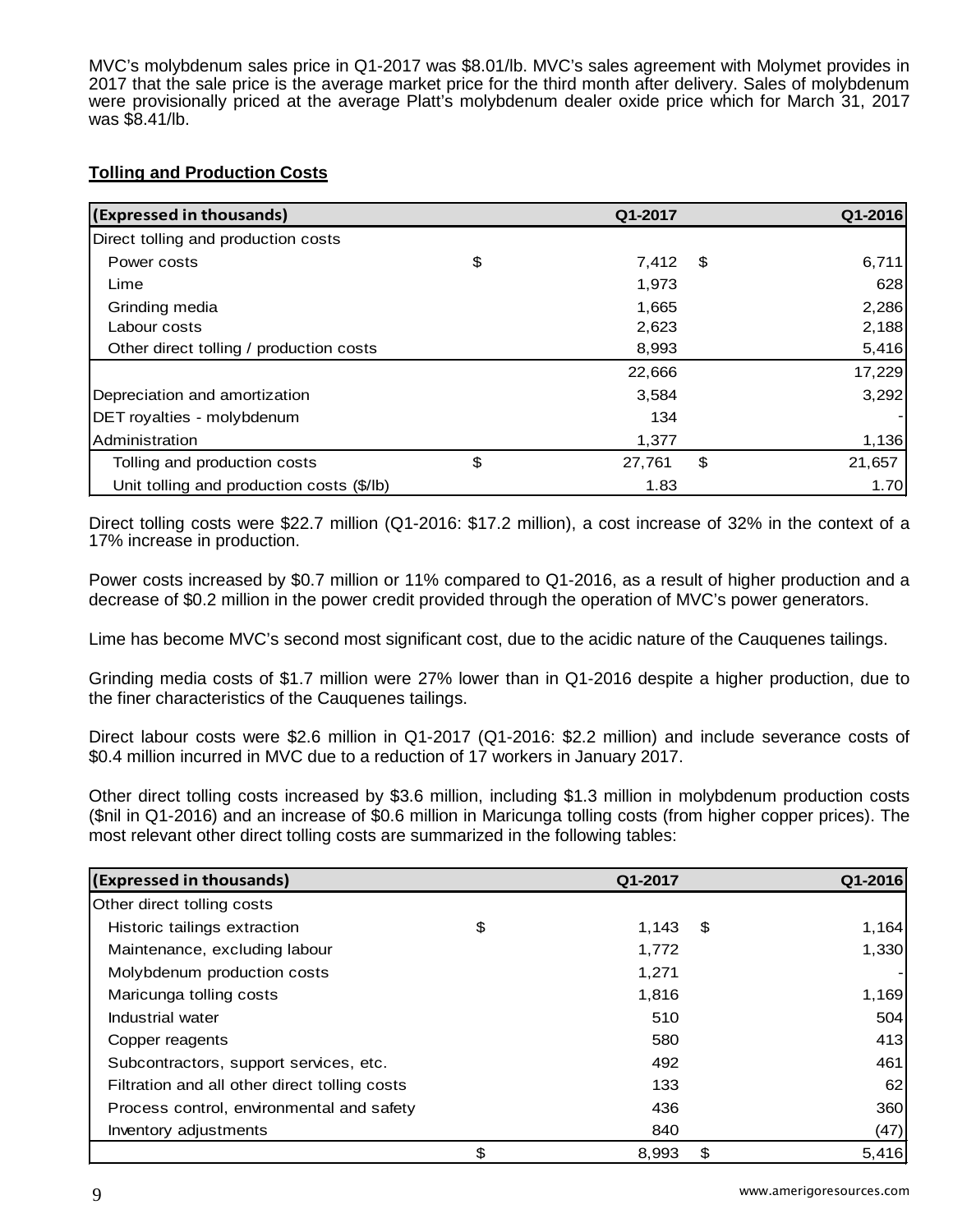| (S/lb Cu)                                     | Q1-2017 | Q1-2016 |
|-----------------------------------------------|---------|---------|
| Other direct tolling costs                    |         |         |
| Historic tailings extraction                  | 0.08    | 0.10    |
| Maintenance, excluding labour                 | 0.12    | 0.11    |
| Molybdenum production costs                   | 0.09    |         |
| Maricunga tolling costs                       | 0.13    | 0.10    |
| Industrial water                              | 0.04    | 0.04    |
| Copper reagents                               | 0.04    | 0.03    |
| Subcontractors, support services, etc.        | 0.03    | 0.04    |
| Filtration and all other direct tolling costs | 0.01    | 0.03    |
| Process control, environmental and safety     | 0.03    | 0.01    |
| Inventory adjustments                         | 0.06    |         |
|                                               | 0.63    | 0.46    |

Other direct costs increased by \$3.6 million in Q1-2017 compared to Q1-2016. The most significant increases (total of \$1.9 million) were:

- \$1.2 million in molybdenum production costs (there was no production of molybdenum in Q1-2016).
- \$0.7 million in Maricunga tolling costs as a result of higher copper prices.

The above cost variances were more than offset by an increase of \$2.8 million in molybdenum concentrate sales and Maricunga tolling revenue in Q1-2017 compared to Q1-2016.

Other relevant increases in direct costs included:

- Higher maintenance and repair costs of \$0.4 million incurred on the concentrate regrind mill.
- Inventory variations of \$0.9 million from higher deliveries compared to production in Q1-2017.
- An increase in \$0.2 million in reagent costs associated with higher production levels.

Depreciation and amortization increased to \$3.6 million (Q1-2016: \$3.3 million) from a higher asset base.

Administration expenses were \$1.4 million (Q1-2016: \$1.1 million).

## **Other expenses**

Other expenses of \$2.0 million (Q1-2016: \$1.2 million) are costs not related to MVC's production operations, and are comprised of the following:

- General and administration expenses of \$1.0 million (Q1-2016: \$0.9 million) which include salaries, management and professional fees of \$0.4 million (Q1-2016: \$0.5 million), office and general expenses of \$0.3 million (Q1-2016: \$0.3 million) and share-based payments of \$0.2 million (Q1-2016: \$0.1 million).
- Other gains of \$0.1 million (Q1-2016: \$0.6 million), comprised of a foreign exchange gain of \$0.1 million (Q1-2016: \$0.6 million) and other gains of \$nil (Q1-2016: \$0.1 million).
- \$1.1 million expense associated with the royalty derivative to related parties (Q1-2016: \$0.9 million), which includes actual royalty dividends paid or accrued to related parties of \$0.2 million (Q1-2016: \$0.2 million) and an increase in the fair value of the derivative of \$0.9 million caused by the probability weighted estimated increase to future production (Q1-2016: \$0.7 million).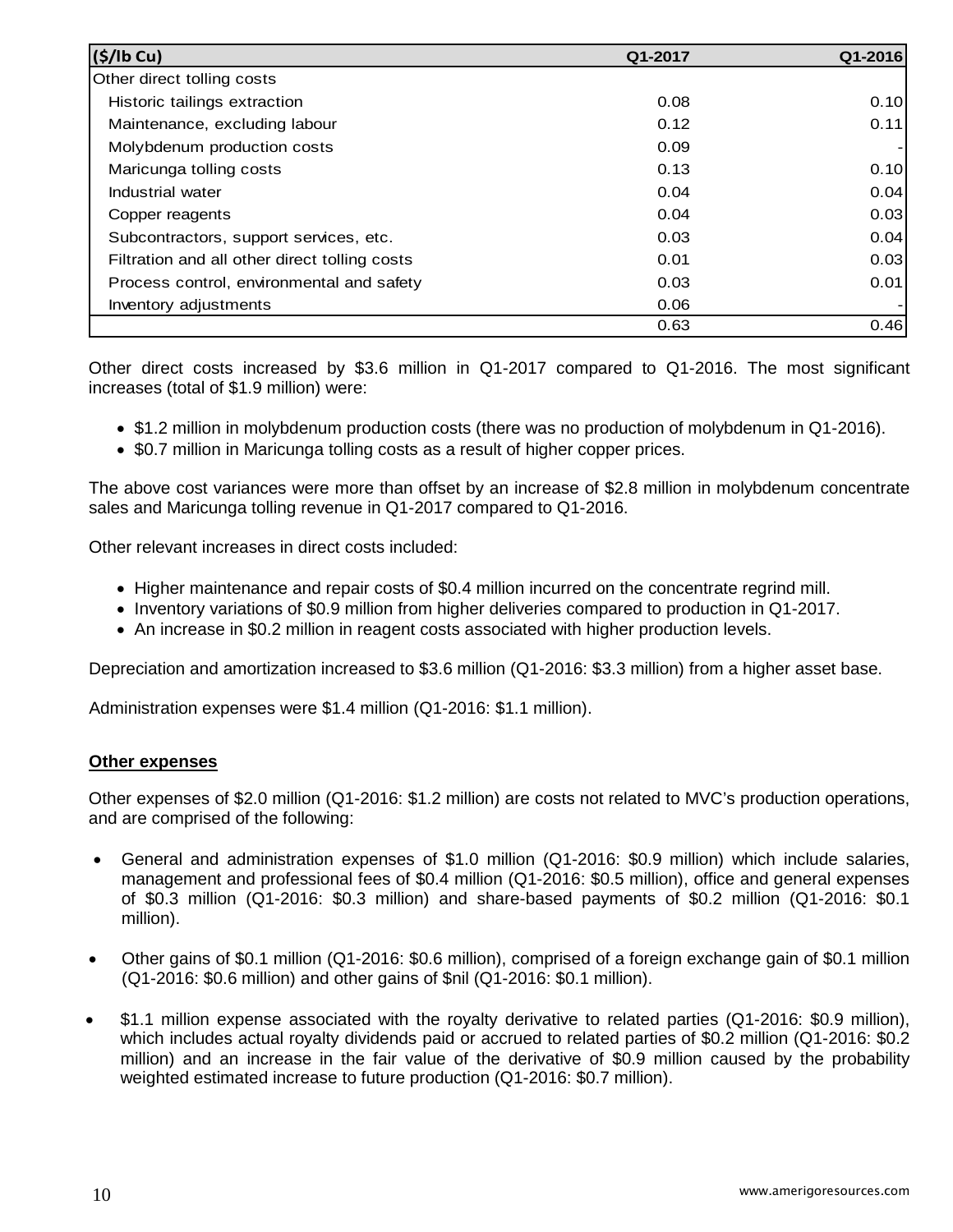## **Finance expense**

The Group recorded a finance expense of \$1.4 million in Q1-2017, (Q1-2016: \$1.5 million) which includes finance, interest charges and a change in value on an interest rate swap.

## **Taxes**

Income tax recovery was \$0.1 million in Q1-2017 (Q1-2016: \$0.7 million) including \$nil current income tax expense (Q1-2016: recovery of \$1.2 million) and a recovery of \$0.1 million (Q1-2016: expense of \$0.5 million) in respect of changes to deferred income tax liabilities, associated predominantly from the differences between the book and tax values of MVC's property, plant and equipment. Deferred tax liabilities do not represent income tax due in Chile on a current basis.

#### **Cash Cost and Total Cost**

Cash cost and total cost are non-GAAP measures prepared on a basis consistent with the industry standard Brook Hunt definitions. The Group believes that these measures provide investors with an improved ability to evaluate corporate performance by providing information on control of production costs, trends in cash and total costs, and the underlying operating performance of the core mining business. Management also uses these measures to monitor internal performance.

Cash cost is the aggregate of copper and molybdenum tolling and production costs, smelting and refining notional charges, administration and transportation costs, minus by-product credits. Total cost is the aggregate of cash cost, DET notional copper royalties and molybdenum royalties, depreciation and amortization.

|                                              | Q1-2017         | Q1-2016  |
|----------------------------------------------|-----------------|----------|
| Tolling and production costs (thousands)     | \$<br>27,761 \$ | 21,657   |
| Add (deduct):                                |                 |          |
| DET notional royalties (thousands)           | 7,715           | 4,435    |
| Smelting and refining charges (thousands)    | 5,087           | 4,509    |
| Transportation costs (thousands)             | 503             | 364      |
| Inventory adjustments (thousands):           | (840)           | 47       |
| By-product credits (thousands)               | (4, 399)        | (1, 566) |
| Total cost (thousands)                       | \$<br>35,827 \$ | 29,446   |
| Deduct:                                      |                 |          |
| DET notional royalties/royalties (thousands) | (7, 849)        | (4, 435) |
| Depreciation and amortization (thousands)    | (3, 584)        | (3, 292) |
| Cash cost (thousands)                        | \$<br>24,394 \$ | 21,719   |
| Pounds of copper tolled from                 | 14.25           | 12.00    |
| fresh and old tailings (millions) $3$        |                 |          |
| Cash cost (\$/lb)                            | 1.71            | 1.81     |
| Total cost (\$/lb)                           | 2.52            | 2.45     |

A reconciliation of tolling and production costs to cash cost and total cost in Q1-2017 and Q1-2016 is presented below:

<sup>1</sup> Excludes 0.9 million pounds produced in Q1-2017 from Maricunga toll processing, a by-product (Q1-2016: 0.9 million pounds).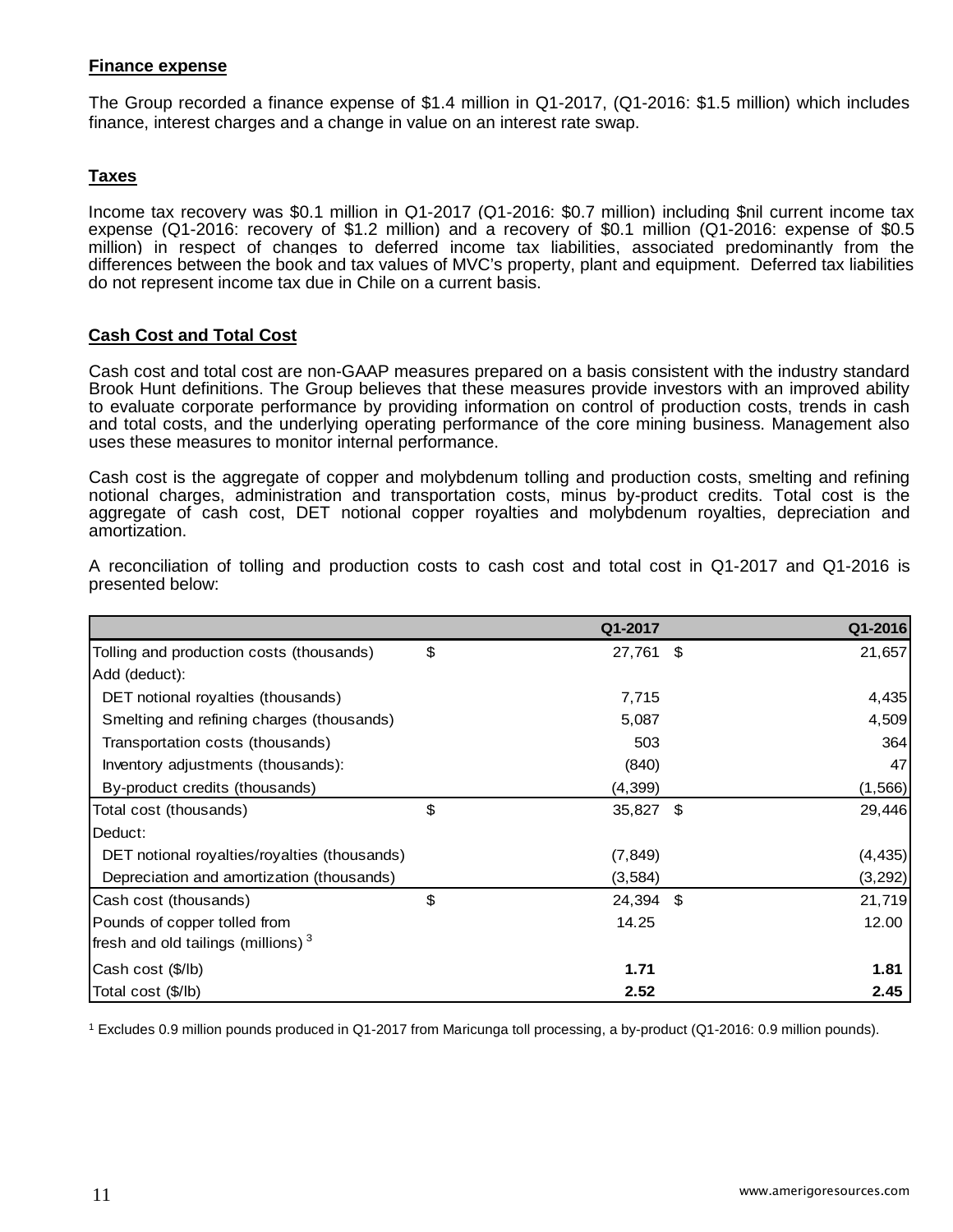The Group's trailing annual and quarterly cash costs (see table above) (\$/lb of copper produced) were:

|                     | Q1-2017 | Q4-2016 | Q3-2016 | Q2-2016 | Q1-2016 |
|---------------------|---------|---------|---------|---------|---------|
|                     |         |         |         |         |         |
| Power costs         | 0.52    | 0.52    | 0.50    | 0.50    | 0.56    |
| Lime                | 0.14    | 0.13    | 0.11    | 0.07    | 0.05    |
| Grinding media      | 0.12    | 0.12    | 0.12    | 0.15    | 0.19    |
| Other direct costs  | 0.76    | 0.88    | 0.57    | 0.55    | 0.64    |
| By-product credits  | (0.31)  | (0.29)  | (0.14)  | (0.08)  | (0.13)  |
| Smelting & refining | 0.36    | 0.37    | 0.34    | 0.35    | 0.38    |
| Administration      | 0.09    | 0.11    | 0.07    | 0.08    | 0.09    |
| Transportation      | 0.03    | 0.03    | 0.03    | 0.03    | 0.03    |
| Cash Cost           | \$1.71  | \$1.87  | \$1.60  | \$1.65  | \$1.81  |

Cash cost in Q1-2017 was \$1.71/lb (Q1-2016: \$1.81/lb).

Power is MVC's most significant cost, and was \$0.0999/kWh in Q1-2017 (Q1-2016: \$0.0938/kWh). MVC operates its generators when the grid price exceeds the generators' operating costs. The economic benefit from operating the generators in Q1-2017 was \$0.1 million (Q1-2016: \$0.3 million). Unit power costs of \$0.52/lb (Q1-2016: \$0.56/lb) decreased due to higher production.

Lime costs were \$0.14/lb in Q1-2017, compared to \$0.05/lb in Q1-2016. Lime costs are associated with higher production from Cauquenes tailings, which are more acidic than fresh tailings.

Unit grinding media costs were \$0.12/lb (Q1-2016: \$0.19/lb), as a result of lower grinding ball consumption associated with the processing of the finer Cauquenes tailings.

Other direct costs were \$0.76/lb (Q1-2016: \$0.64/lb) including molybdenum costs and Maricunga tolling costs of \$0.22/lb (Q1-2016: \$0.10/lb), a volume-driven cost increase more than offset by an increase of \$0.18/lb in by-product credits.

The Group's trailing annual and quarterly total costs (\$/lb of copper produced) were:

|                                         | Q1-2017 | Q4-2016 | Q3-2016 | Q2-2016 | Q1-2016 |
|-----------------------------------------|---------|---------|---------|---------|---------|
| Cash cost                               | 1.71    | 1.87    | 1.60    | 1.65    | 1.81    |
| <b>DET</b> notional royalties/royalties | 0.55    | 0.47    | 0.36    | 0.36    | 0.37    |
| Amortization/depreciation               | 0.26    | 0.26    | 0.22    | 0.24    | 0.27    |
| <b>Total Cost</b>                       | \$2.52  | \$2.60  | \$2.18  | \$2.25  | \$2.45  |

Total cost was \$2.52/lb (Q1-2016: \$2.45/lb), due to a \$0.18/lb increase in DET notional royalties (from higher metal prices), mitigated by a reduction of \$0.10/lb in cash cost (due to stronger production).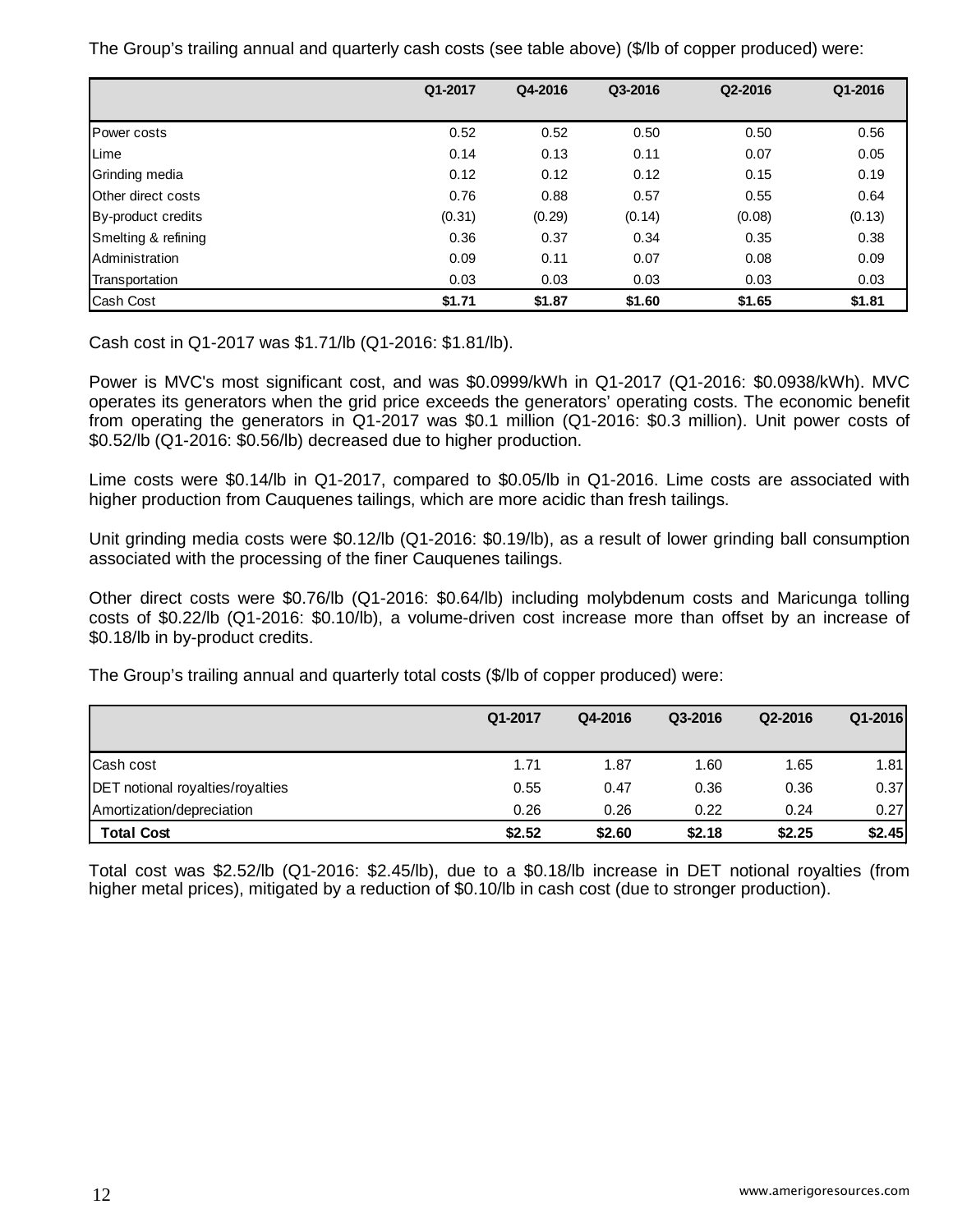## *COMPARATIVE PERIODS*

The Company's financial statements are reported under IFRS issued by the IASB. The following tables provide highlights from the Company's financial statements of quarterly results for the past eight quarters.

|                                   | Q1-2017  | Q4-2016 | Q3-2016  | Q2-2016 |
|-----------------------------------|----------|---------|----------|---------|
|                                   |          |         |          |         |
|                                   |          |         |          |         |
| Total revenue (thousands)         | 29,744   | 29,473  | 23,383   | 19,276  |
| Net (loss) earnings (thousands)   | (1, 310) | 2,984   | (2, 545) | (3,613) |
| (Loss) earnings per share         | (0.01)   | 0.02    | (0.02)   | (0.02)  |
| Diluted (loss) earnings per share | (0.01)   | 0.02    | (0.02)   | (0.02)  |

|                                   | Q1-2016  | Q4-2015  | Q3-2015  | Q2-2015 |
|-----------------------------------|----------|----------|----------|---------|
|                                   |          | \$       |          |         |
|                                   |          |          |          |         |
| Total revenue (thousands)         | 19,255   | 7,809    | 10,770   | 16,388  |
| Net (loss) earnings (thousands)   | (4, 357) | (4, 673) | (6, 161) | (2,036) |
| (Loss) earnings per share         | (0.03)   | (0.03)   | (0.03)   | (0.01)  |
| Diluted (loss) earnings per share | (0.03)   | (0.03)   | (0.03)   | (0.01)  |

Quarterly revenue variances result mostly from varying volumes of copper sales or deliveries (a factor of quarterly production) and the Group's realized copper price (a factor of market prices). The Group's revenues are highly sensitive to these two variables, as summarized below:

|                                       | Q1-2017 | Q4-2016 | Q3-2016 | Q2-2016  | Q1-2016 | Q4-2015  | Q3-2015  | Q2-2015 |
|---------------------------------------|---------|---------|---------|----------|---------|----------|----------|---------|
| Copper<br>sales/deliveries            | 15.18   | 13.42   | 15.60   | 14.51    | 12.75   | 7.44     | 8.12     | 9.39    |
| MVC's realized<br>copper<br>price $2$ | 2.65    | \$2.57  | \$2.14  | \$2.10   | \$2.24  | \$2.08   | \$2.36   | \$2.65  |
| Settlement<br>adjustments $3$         | \$0.92  | \$4.02  | \$0.43  | (\$0.96) | ٠       | (\$1.02) | (\$2.61) | \$0.42  |

Million pounds of copper sold under agreements with DET and Maricunga.<br>
<sup>2</sup> Copper recorded price per pound for the period, before notional smelting and refining charges and settlement adjustments to<br>
2 prior quarters' sal

<sup>3</sup> Settlement adjustments to prior quarter's sales, expressed in millions of dollars

Q2-2015 revenue was positively impacted by higher production levels, despite lower realized copper prices. Q3-2015 revenue was affected by lower copper sales, lower copper prices and negative revenue settlement adjustments due to pricing terms. Q4-2015 revenue was affected by lower production (as it excluded Cauquenes production) and lower copper prices. Q1-2016 to Q3-2016 revenue was positively impacted by stronger copper production from Cauquenes. Q4-2016 revenue was negatively affected by 16 days of lost production due to a strike at MVC and annual maintenance shutdown at El Teniente but benefited from higher copper prices, both for quarterly deliveries and in respect of positive price-driven settlement adjustments to Q3-2016 deliveries. Production returned to expected levels in Q1-2017, positively affecting revenue, which also benefitted from stronger copper prices and positive settlement adjustments to prior quarter sales.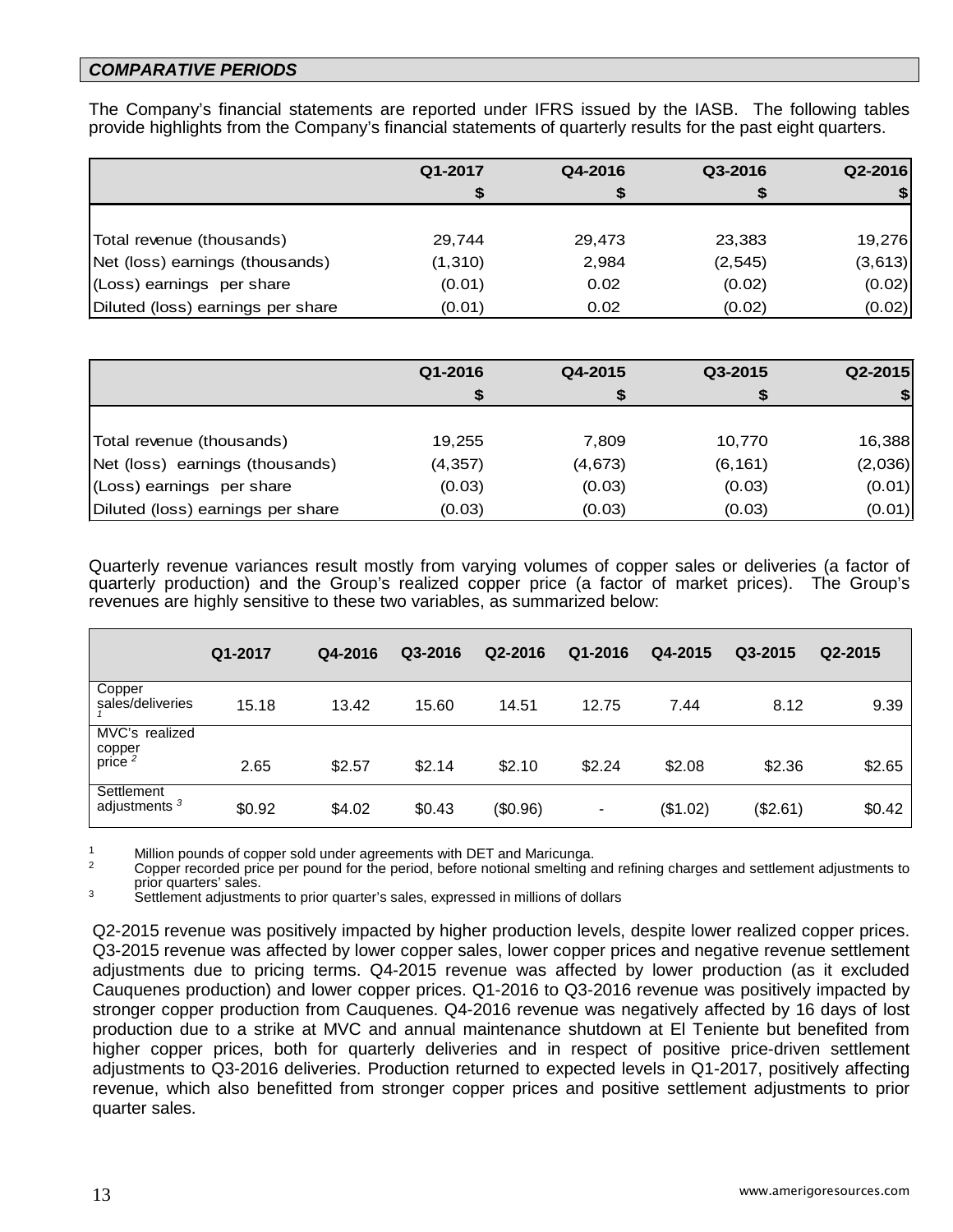In addition to revenue variances, the Group's quarterly results in the most recent eight quarters were also affected by variations in cost of sales:

|                                                   | Q1-2017 | Q4-2016 | Q3-2016 | Q2-2016 | Q1-2016 | Q4-015  | Q3-2015 | Q2-2015 |
|---------------------------------------------------|---------|---------|---------|---------|---------|---------|---------|---------|
| Tolling and<br>production<br>costs                | \$27.76 | \$23.61 | \$24.30 | \$22.44 | \$21.66 | \$13.26 | \$15.29 | \$18.14 |
| Unit<br>tolling<br>and<br>production<br>$\cosh^2$ | \$1.83  | \$1.76  | \$1.56  | \$1.55  | \$1.70  | \$1.78  | \$1.88  | \$1.93  |

<sup>1</sup> Millions of dollars.<br><sup>2</sup> Tolling and production costs divided over number of pounds of copper delivered.

Tolling and production costs are affected by production levels, input costs (particularly power costs), copper prices and the depreciation or appreciation of the CLP to the U.S. dollar. In Q2, Q3 and Q4-2015, total and unit tolling costs decreased consistently each quarter as a result of lower production levels, cost reductions at MVC and a weaker CLP compared to the U.S. dollar. Tolling costs in Q3 and Q4-2015 also decreased due to suspension of Colihues operations. Q4-2015 cost data did not include Cauquenes tolling and production costs which were capitalized as pre-operating costs. In Q1, Q2 and Q3-2016 total tolling and production cost increased due to a substantial increase in production, which also resulted in lower unit costs. Q4-2016 costs were lower due to 16 days of lost production, however lower production resulted in higher unit costs. Q1-2017 tolling and production costs increased due to higher production levels, unit costs were affected by inventory variations.

## *LIQUIDITY and CAPITAL RESOURCES*

## **Cash Flow from Operations**

The Group generated cash of \$7.4 million in operations, (Q1-2016: \$1.5 million).

Excluding the effect of changes in working capital accounts, the Group generated cash of \$4.3 million (Q1- 2016: \$1.4 million).

## **Cash Flow from Financing Activities**

In Q1-2017 the Company received \$0.1 million in proceeds from various exercises of stock options. In Q1- 2016, the Group received \$7.8 million in debt proceeds net of transaction costs and made debt repayments of \$3.4 million.

## **Cash Flow from Investing Activities**

In Q1-2017, the Group used cash of \$0.5 million for payments of capital expenditures (Q1-2016: \$3.7 million, which included final payments on the Cauquenes phase one expansion).

## **Liquidity and Financial Position**

The Group's cash and cash equivalents at March 31, 2017 totaled \$23.1 million (December 31, 2016: \$15.9 million), including \$6.7 million held in a DSRA described on page 5 (December 31, 2015: \$6.7 million). The Group had working capital of \$4.2 million at March 31, 2017, compared to working capital of \$0.6 million at December 31, 2016.

The Group operates in a cyclical industry where levels of cash flow are closely correlated to the market prices for copper. While MVC is a valuable long-life asset with a strategic relationship with El Teniente, the world's largest underground copper mine, its liquidity and financial position were affected in recent years and up to Q3-2016 by lower copper prices.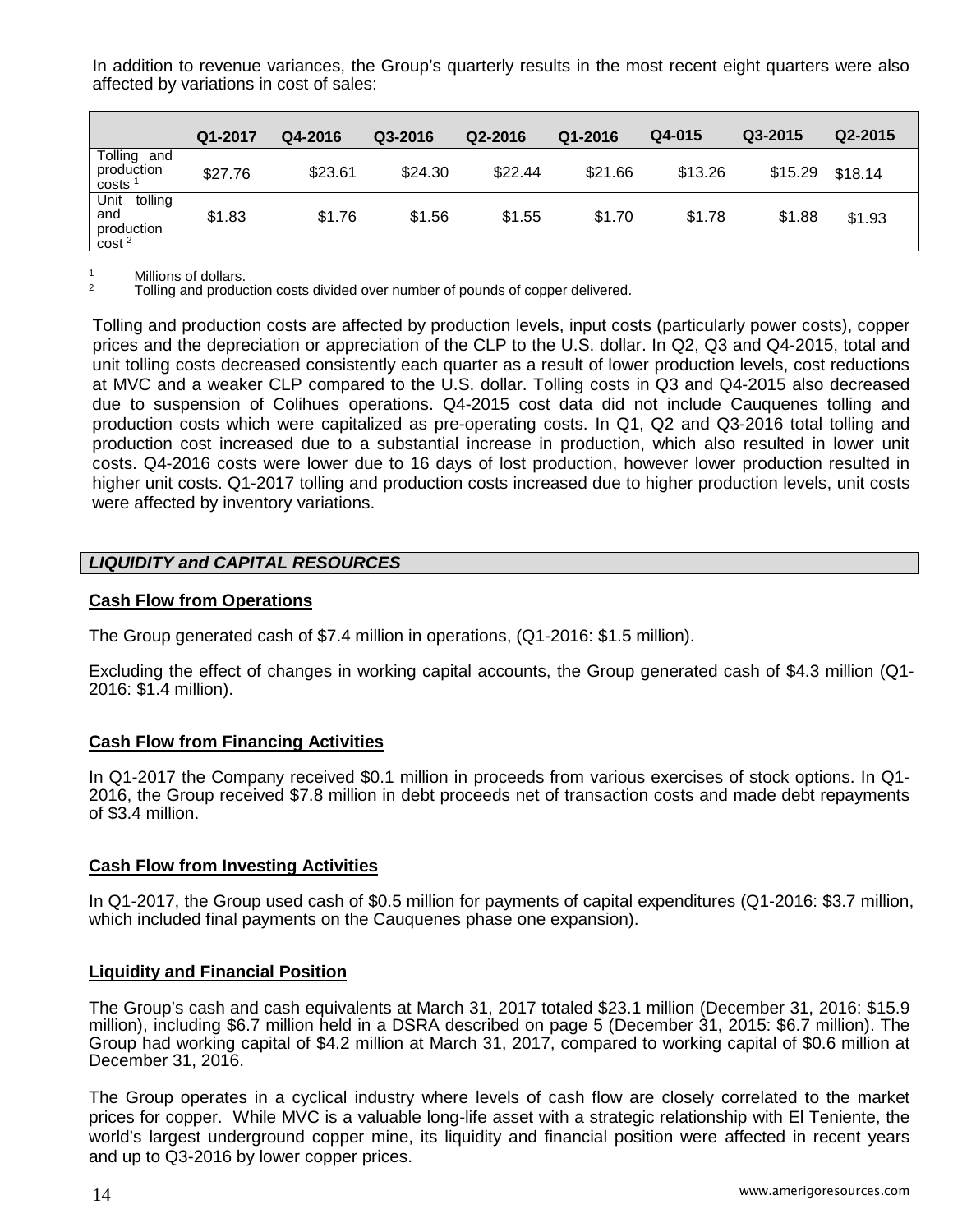Copper prices started to recover in Q4-2016 (average quarterly LME price of \$2.40/lb) and the trend continued in Q1-2017 (average quarterly LME price of \$2.65/lb), positively impacting the Group's financial results and cash flow generating capacity.

Due to the substantial increase in copper prices in Q4-2016 compared to prior quarters -and the resulting positive price settlement adjustments- net earnings of \$3.0 million were recorded in Q4-2016, compared to net losses of \$4.4 million, \$3.6 million and \$2.5 million in Q1, Q2 and Q3-2016, respectively. The Group generated cash flow from operations before changes in non-cash working capital of \$7.1 million in Q4-2016, compared to \$2.5 million generated in the first nine months of 2016 combined. In Q1-2017, the Company posted a net loss of \$1.2 million and generated operating cash flow before changes in non-cash working capital of \$4.2 million.

MVC estimates to produce 60.0 to 65.0 million pounds of copper at an annual cash cost (page 11) of \$1.60 to \$1.75/lb in 2017. These production projections should enable the Group to meet its financial obligations as they become due in the year.

In response to stronger copper prices, Amerigo is advancing financing discussions for the construction of phase two of the Cauquenes expansion project. The project, which has an estimated cost of \$30.0 million, is planned to increase production to 87.0 million pounds of copper per year, at an estimated cash cost of \$1.40/lb. Refer to **Cautionary Statement on Forward Looking Information** (page 21).

At March 31, 2017, the Group had \$13.0 million of undrawn, committed credit facilities.

## **Borrowings**

| (Thousands)                                           | March 31, | December 31, |
|-------------------------------------------------------|-----------|--------------|
|                                                       | 2017      | 2016         |
|                                                       | £.        |              |
| Cauquenes Expansion Loan (a)                          | 52,516    | 51,739       |
| <b>DET Price Support Facility (b)</b>                 | 18,426    | 18,108       |
|                                                       | 70,942    | 69,847       |
| Comprised of:                                         |           |              |
| Short-term debt and current portion of long-term debt | 11,380    | 10,733       |
| Long -term debt                                       | 59,562    | 59,114       |
|                                                       | 70,942    | 69,847       |

a) On March 25, 2015, MVC closed a bank syndicate financing with Banco Bilbao Vizcaya Argentaria ("BBVA") and Export Development Canada ("EDC") for a loan facility (the "Cauquenes Expansion Loan") of \$64.4 million for the phase one of the expansion of MVC's operations for the processing of tailings from the Cauquenes deposit. Terms of the loan include interest fixed through an IRS at a rate of 5.56% per annum for 75% of the facility. The remaining 25% of the facility is subject to a variable rate based on the US Libor 6-month rate, which at March 31, 2017 was 4.82% per annum. Interest is paid semi-annually on June and December 30.

MVC incurred due diligence, bank fees and legal costs of \$2.4 million, recognized as transaction costs that are being amortized over the term of the loan using the effective interest rate method.

The Cauquenes Expansion Loan has a maximum repayment term of 6 years consisting of 12 equal semi-annual principal payments of \$5.4 million, commencing on June 30, 2016. The repayment term may be shortened without penalty in accordance with the provisions of the Cauquenes Expansion Loan.

The balance of the loan (net of transaction costs) at March 31, 2017 was \$52.5 million (December 31, 2016: \$51.7 million).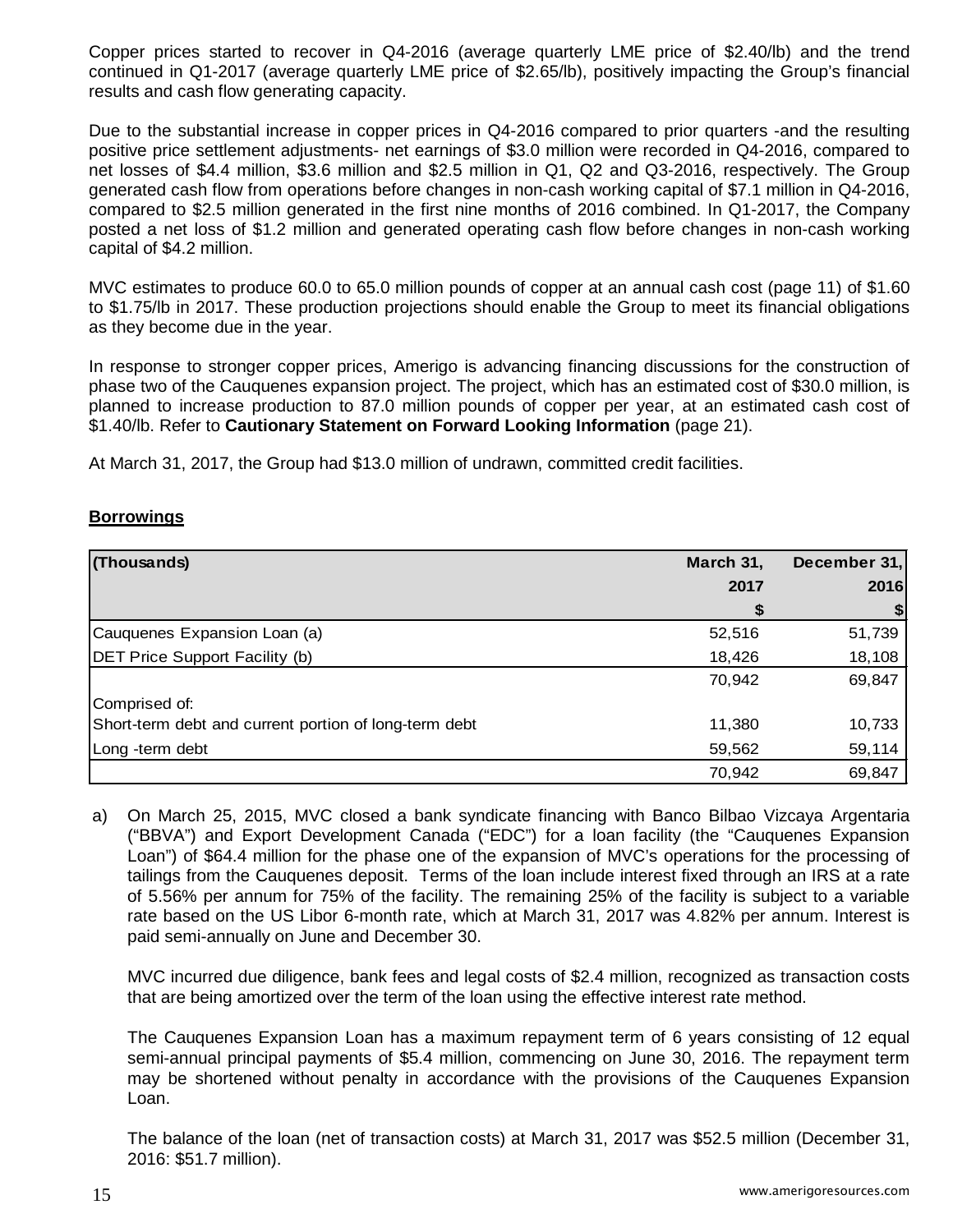MVC has provided security for the Cauquenes Expansion Loan in the form of a charge on all of MVC's assets, and MVC is subject to bank covenants (current ratio, tangible net worth and debt service coverage ratio) measured semi-annually on June 30 and December 31. At December 31, 2016, MVC was in compliance with the tangible net worth ratio (\$105.0 million), and received waivers from BBVA and EDC in respect of the current ratio (requirement of 1.0) and debt service coverage ratio (requirement of 1.2). MVC is in the process of discussing with the lenders the covenant requirements for June 30, 2017 and beyond.

MVC has a debt service reserve account ("DSRA") as required under the terms and provisions of the Cauquenes Expansion Loan. Funds in the DSRA must be used to: /i/ pay the principal and interest of the Cauquenes Expansion Loan and the amounts owing under the IRS if MVC has insufficient funds to make these payments and /ii/ fund MVC's operating expenses. If it becomes necessary to fund MVC's operations with funds from the DSRA, MVC must replenish into the DSRA at each month end the funds necessary to maintain a balance equal to one hundred percent of the sum of the principal and interest pursuant to the Cauquenes Expansion Loan and the IRS that are payable in respect of the following six months. At March 31, 2017, MVC held DSRA funds in the required amount of \$6.7 million.

Concurrently with the Cauquenes Expansion Loan, MVC entered into an IRS with BBVA to fix 75% of the interest payable on that facility. On March 31, 2017, the fair value of the IRS was determined to be \$0.2 million, with a short-term portion of \$0.1 million and a long-term portion of \$0.1 million. The IRS has a term to December 27, 2018.

- b) MVC has a Price Support Facility with DET as described under **Agreements with Codelco's El Teniente Division**.
- c) The Company has a \$13.0 million standby line of credit from three Amerigo shareholders. The standby line of credit had an original availability date to March 25, 2016, was extended to March 25, 2017 and was further extended through to the end of 2018 and thereafter until the date of commencement of commercial production of phase two of the Cauquenes expansion, provided such date occurs no later than March 31, 2019. Amounts drawn from the standby line of credit, if any, will be repaid in the amounts and at such times as permitted under the terms and conditions of the Cauquenes Expansion Loan. All obligations arising from the standby line of credit are to be paid in full on or before the date that is the earlier of December 31, 2019 and the one-year anniversary of the date in which MVC has paid in full all amounts due and owing under the Cauquenes Expansion Loan. No security was provided in connection with these facilities. At March 31, 2017, no funds had been drawn from the standby line of credit. In 2017, the Group incurred an annual commitment fee of \$0.2 million in respect of the standby line of credit, which was settled with the issuance of 403,577 shares of Amerigo (2016: \$0.1 million, settled with cash).

## *AGREEMENTS WITH CODELCO'S EL TENIENTE DIVISION*

In 1991, MVC entered into a contract with DET to process the fresh tailings from El Teniente, the world's largest underground copper mine, for a term to 2021 (the "Fresh Tailings Contract"). In 2009, MVC and DET entered into an agreement to process the tailings from Colihues, one of El Teniente's historic tailings deposits (the "Colihues Contract"). In 2014, MVC and DET entered into a contract (the "Master Agreement") for the purchase by MVC of the rights to process tailings from an additional historic tailings deposit, Cauquenes, for a term to the earlier of its depletion or 2033, and extending the Fresh Tailings Contract from 2021 to 2037 and the Colihues Contract to the earlier of its depletion or 2037.

Until December 31, 2014, royalties were payable to DET in respect of copper concentrates produced by MVC. DET royalties were calculated using the average London Metal Exchange ("LME") copper price for the month of production of the concentrates, and were recorded as components of production costs.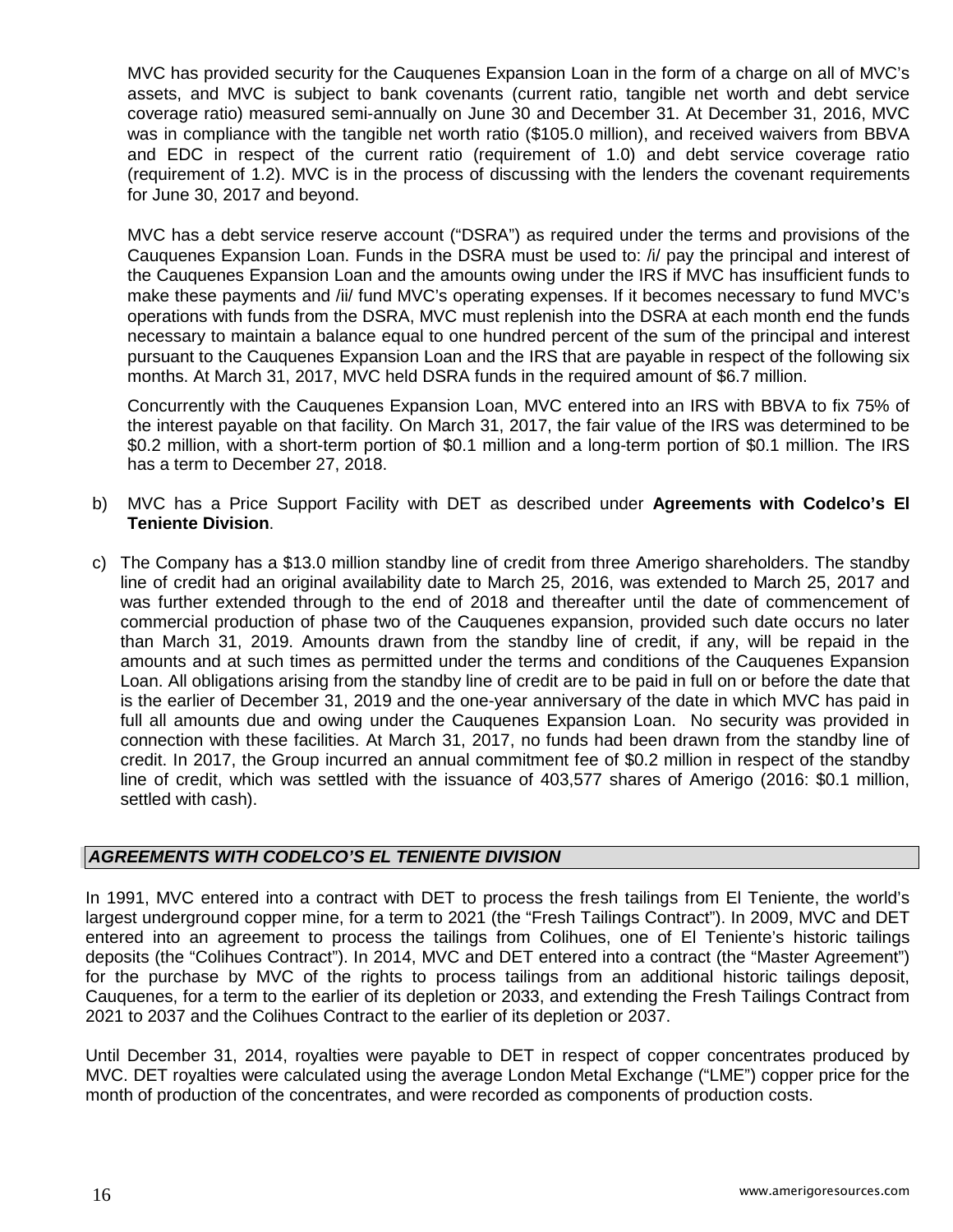In 2015, MVC and DET entered into a modification to the Master Agreement which changed the legal relationship between the parties for the period from January 1, 2015 to December 31, 2022. During this period, production of copper concentrates by MVC has and will be conducted under a tolling agreement with DET. Title to the copper concentrates produced by MVC is retained by DET and MVC earns tolling revenue, calculated as gross revenue for copper produced at applicable market prices, net of notional items (treatment and refining charges, DET copper royalties and transportation costs). The notional DET copper royalties precisely mimic the former royalty arrangements between MVC and DET.

Notional royalties for copper concentrates produced from fresh tailings are determined through a sliding scale formula tied to copper prices ranging from \$1.95/lb (13.5%) to \$4.80/lb (28.4%).

Notional royalties for copper concentrates produced from Colihues historic tailings are determined through a sliding scale for copper prices ranging from \$0.80/lb (3%) to \$4.27lb (30%). The parties are required to review costs and potentially adjust notional royalty structures for copper production from Colihues tailings if the copper price remains below \$1.95/lb or over \$4.27/lb for three consecutive months.

Notional royalties for copper concentrates produced from Cauquenes historic tailings are determined through a sliding scale for copper prices ranging from \$1.95/lb (16%) to \$5.50/lb (39%).

MVC pays a sliding scale global molybdenum royalty for molybdenum prices between \$6.00/lb (3%) and \$40.0/lb (19.7%).

The Master Agreement contains provisions requiring the parties to meet and review cost and notional royalty/royalty structures in the event monthly average prices fall below certain ranges and projections indicate the permanence of such prices over time. The review of all notional royalty/royalty structures is to be carried out in a manner that gives priority to the viability of the Master Agreement and maintains the equilibrium of the benefits between the Parties.

The Master Agreement also contains three early exit options exercisable by DET within 2021 and every three years thereafter only in the event of changes unforeseen as of the date of the Master Agreement. The Company has currently judged the probabilities of DET exercising any of these early exit options as remote.

In 2015, DET provided to MVC a copper price support agreement of up to \$17.0 million (the "DET Price Support Facility") under which MVC drew down \$1.0 million from the DET Price Support Facility in each month in which the average final settlement copper price to MVC was less than \$2.80/lb, up to the \$17.0 million maximum. The DET Price Support Facility bears interest at a rate of 0.6% per month and is subordinate to MVC's bank financing. The DET Price Support Facility is scheduled to be repaid from January 2017 to December 31, 2019 at a rate of \$1.0 million per month, provided this repayment schedule does not preclude MVC from making the semi-annual principal debt repayments described under **Borrowings**. MVC does not currently anticipate making principal repayments to the DET Price Support Facility within the twelve months following March 31, 2017. MVC may repay the DET Price Support Facility in advance and without penalty, provided its bank debt holders pre-approve the advance payments.

In 2016, MVC and DET reached an agreement to defer DET notional copper royalty adjustments to gross revenue during a four-month period, for a total deferral of \$5.4 million, the repayment terms of which are under discussion with DET.

At March 31, 2017, the accrual for DET notional copper royalties and DET molybdenum royalties, including deferred amounts, was \$13.2 million (December 31, 2016: \$11.3 million), representing seven months of notional copper royalties and four months of molybdenum royalties (December 31, 2016: seven months of notional copper royalties and five months of molybdenum royalties).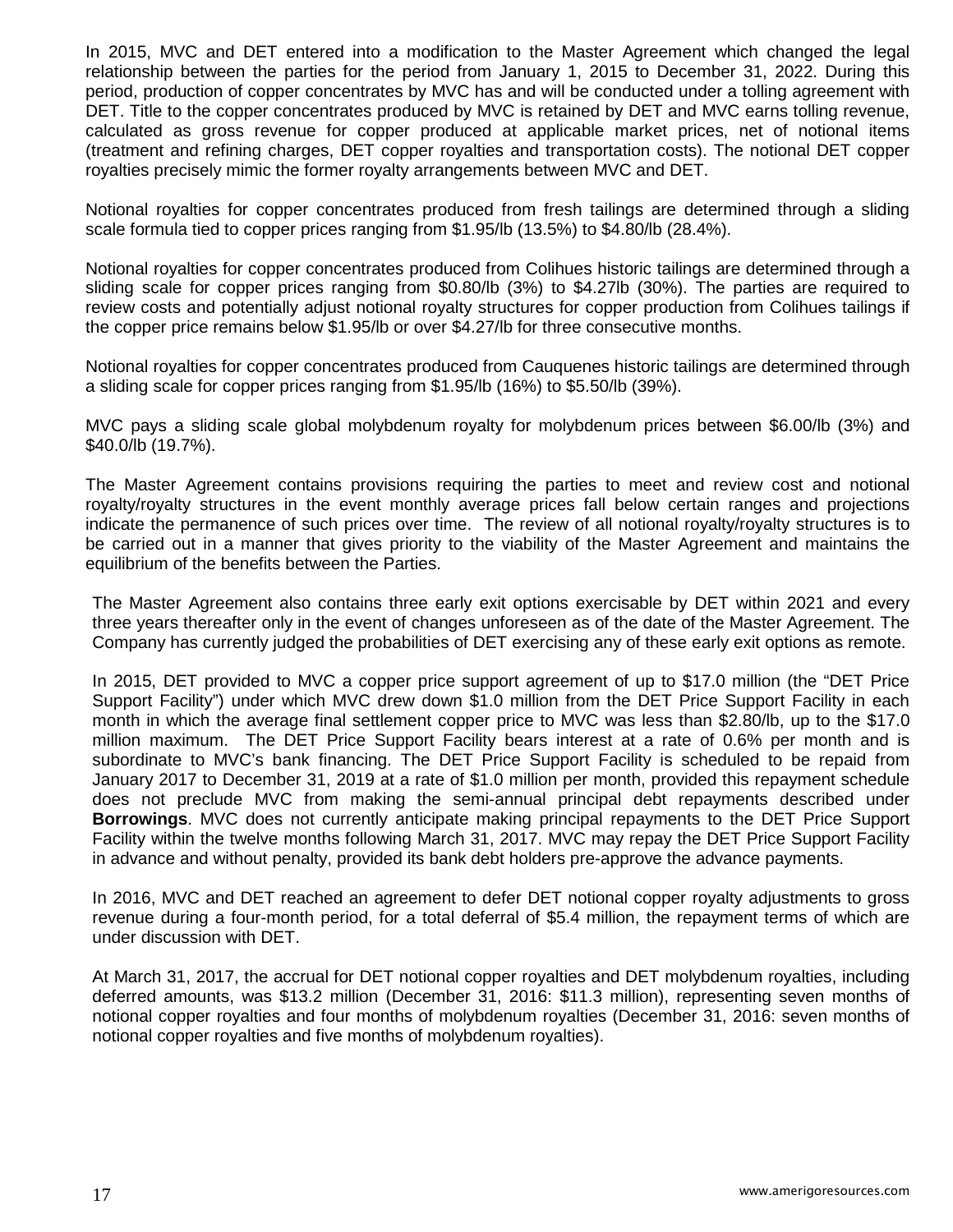## *CAUQUENES EXPANSION*

MVC is undertaking a significant expansion of its operations to extract and process the higher grade Cauquenes tailings. The Cauquenes expansion is being undertaken in phases, which management believes reduces project risk.

Phase one was completed in December 2015 on time and under budget, enabling MVC to extract Cauquenes tailings for processing in MVC's existing processing plant, increasing MVC's copper production. The phase one Capex budget was \$71.1 million and actual Capex was \$66.6 million.

Amerigo is advancing financing discussions to complete the construction of phase two of the Cauquenes expansion project in the second half of 2018. Phase two is planned to improve flotation recovery efficiency and expand the existing facilities to an output of 85.0 to 90.0 million pounds of copper per year and an estimated cash cost of \$1.40 to \$1.60 per pound. Phase two is expected to be completed in the second half of 2018 at an estimated cost of US\$30.0 million.

## *OTHER MD&A REQUIREMENTS*

#### **Impairment Analysis**

As at March 31, 2017, management determined that the Company's market capitalization below its net asset value constituted an impairment indicator, and completed an impairment assessment for MVC that included a determination of fair value less costs to sell.

Key assumptions incorporated in the impairment model included the following:

- Copper prices (\$/lb): 2017: \$2.58; 2018: \$2.66; 2019: \$2.79; 2020: \$3.07; 2021: \$2.95/lb; 2022 to 2037: \$3.00.
- Power costs (excluding benefit from self-generation): From 2017 to 2027 costs are per contractual estimates 2017: \$0.101173/kWh, 2018 to 2037: \$0.11317/kWh).
- Operating costs based on historical costs incurred and estimated forecasts.
- Tolling/production volume and recoveries as indicated in MVC's mining plan from 2016 to 2037, including processing of fresh tailings and historic tailings from the Colihues and Cauquenes deposits.
- Discount rate: 7% after tax

Based on these assumptions, management's impairment evaluation did not result in the identification of an impairment loss as of March 31, 2017. Although management believes the estimates applied in this impairment assessment are reasonable, such estimates are subject to significant uncertainties and judgements. The Group's impairment model is sensitive to changes in estimated metal prices and operating costs, particularly estimated power costs beyond MVC's current power contracts and operating results from the Cauquenes deposit that may differ from current projections. Changes in these variables might trigger an impairment that could be material.

#### **Transactions with Related Parties**

a) Royalty Derivative to Related Parties

Amerigo holds its interest in MVC through Amerigo International Holdings Corp. ("Amerigo International").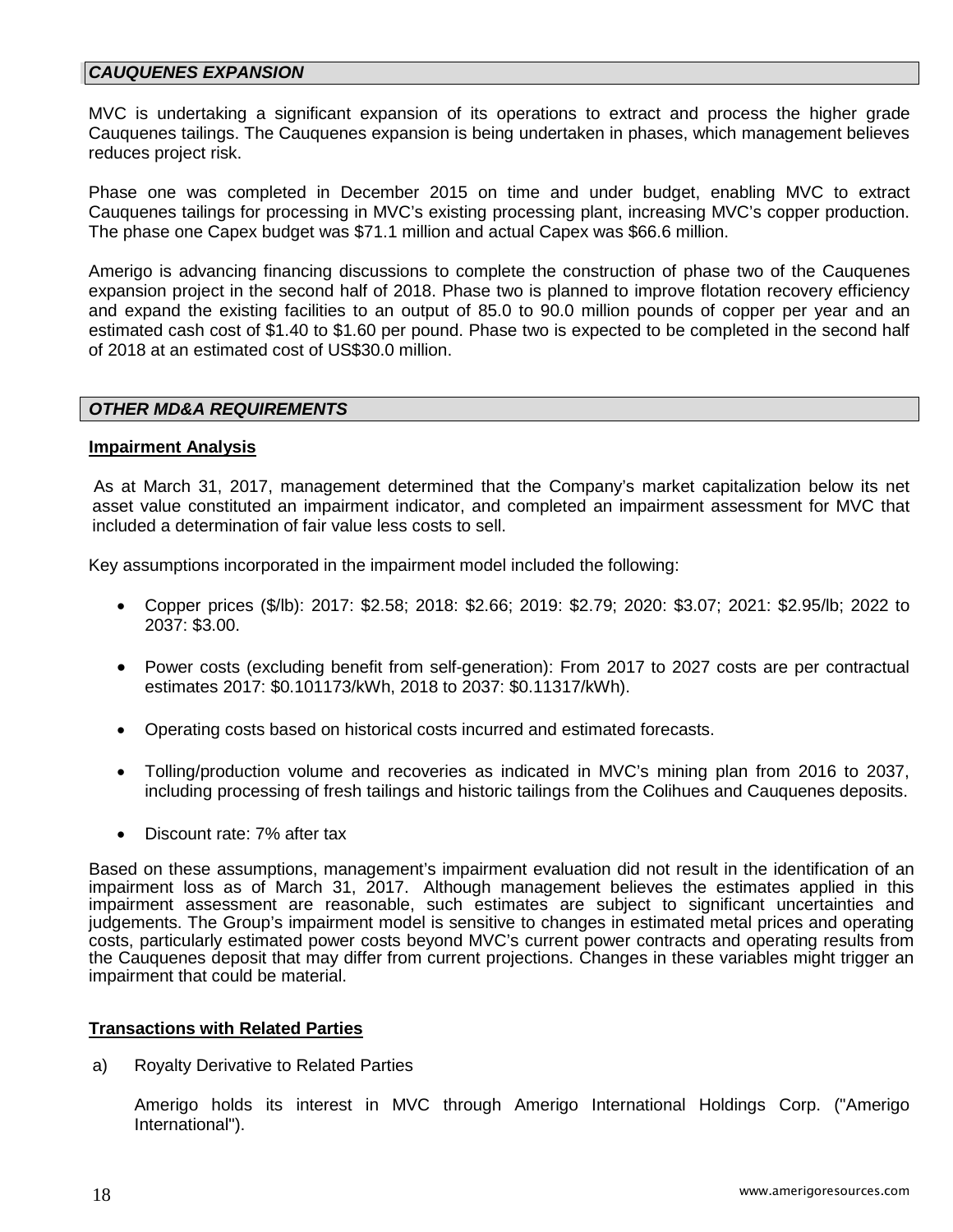Amerigo International is wholly-owned by the Company except for certain outstanding Class A shares which are owned indirectly by the Company's Chairman, an associate of the Chairman and a former director of the Company. The Class A shares were issued as part of a tax-efficient structure for the payment of the royalty (the "Royalty") granted in exchange for the transfer to the Company of an option to purchase MVC.

In accordance with the articles of Amerigo International, the holders of the Class A shares are not entitled to any dividend or to other participation in the profits of Amerigo International, except for a total royalty dividend, if declared by the directors of Amerigo International, in an amount equal to the amount of the Royalty.

The Royalty is calculated as follows:

- \$0.01 for each pound of copper equivalent produced from El Teniente tailings by MVC or any successor entity to MVC if the price of copper is under \$0.80/lb, or
- \$0.015 for each pound of copper equivalent produced from El Teniente tailings by MVC or any successor entity to MVC if the price of copper is \$0.80/lb or more.

The Royalty is paid as a royalty dividend on the Class A shares of Amerigo International. During Q1- 2017 and Q1-2016, royalties totalling \$0.2 million were paid or accrued to the Class A shareholders. At March 31, 2017, \$0.1 million of this amount remained payable (December 31, 2016: \$0.7 million).

The Royalty is a derivative financial instrument measured at fair value, with changes in fair value recorded in profit for the period.

The royalty derivative to related parties includes the Royalty dividends described above and changes in the fair value of the derivative. The fair value of the derivative increased \$0.9 million in Q1-2017 (Q1-2016: \$0.7 million), for a total royalty derivative expense of \$1.1 million (Q1-2016: \$0.9 million). The increase in the fair value of the derivative in Q1-2017 was caused by the probability weighted estimated increase to future production.

At March 31, 2017, the Royalty and the derivative were \$9.3 million (December 31, 2016: \$9.0 million), with a current portion of \$0.9 million (December 31, 2016: \$1.6 million) and a long-term portion of \$8.4 million (December 31, 2016: \$7.4 million).

b) Directors' fees and remuneration to officers

During Q1-2017 the Group paid or accrued \$0.2 million in salaries and fees to companies associated with certain directors and officers of Amerigo (Q1-2016: \$0.3 million).

Management fees are paid to the below noted companies owned by executive officers and directors, as follows:

- Zeitler Holdings Corp. Controlled by Dr. Klaus Zeitler, Executive Chairman of Amerigo
- Delphis Financial Strategies Inc. Controlled by Aurora Davidson, Executive Vice President and CFO of Amerigo

In the same period, Amerigo paid or accrued \$0.1 million in directors' fees to independent directors (Q1-2016: \$0.1 million). In Amerigo's consolidated financial statements directors' fees and remuneration to officers are categorized as salaries, management and professional fees. These transactions were in the ordinary course of business and measured at the exchange amounts agreed to by the parties.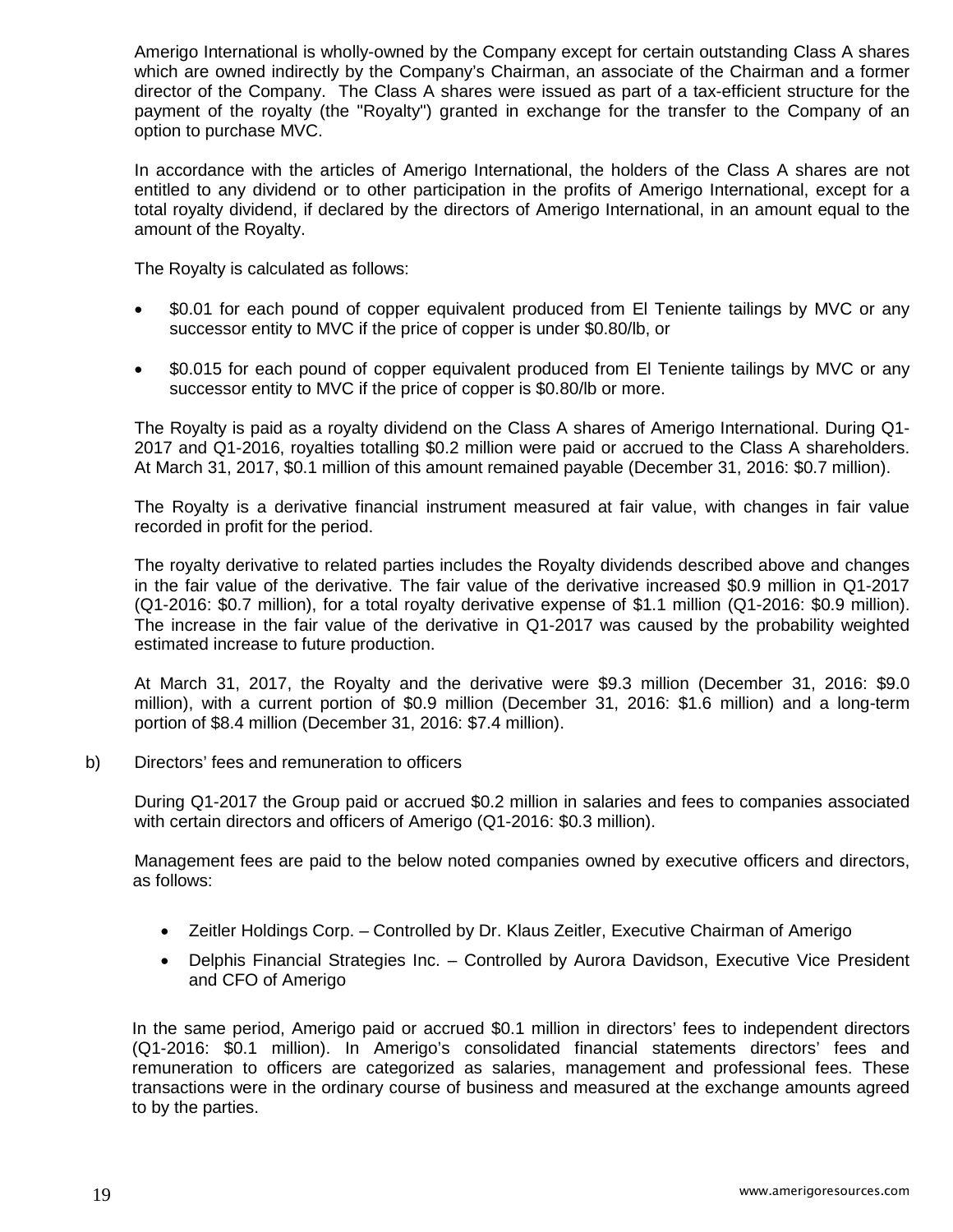In Q1-2017, 2,950,000 options were granted to directors and officers of the Company (Q1-2016: 3,350,000).

- c) As of March 31, 2017, one of Amerigo's officers acted as an officer of Nikos Explorations Ltd., a company over which Amerigo exercises significant influence.
- d) As of March 31, 2017, one of Amerigo's officers acted as an officer and one of Amerigo's directors acted as a director and Chairman of Los Andes Copper Ltd., a company in which Amerigo holds an investment.

## **Critical Accounting Estimates and Judgements**

The preparation of interim financial statements requires management to make judgements, estimates and assumptions that affect the application of accounting policies and the reported amounts of assets and liabilities, income and expenses. Actual results may differ from these estimates.

The significant judgements made by management in applying the Company's accounting policies and the key sources of estimation uncertainty were the same as those that applied to the consolidated financial statements as at and for the year ended December 31, 2016.

#### **Disclosure Controls and Procedures**

The Company's disclosure controls and procedures are designed to provide reasonable assurance that all relevant information is communicated to senior management and to allow timely decisions regarding required disclosure.

The Company has a formal corporate disclosure policy in place which includes the setting up of a Disclosure Policy Committee currently consisting of the members of the Company's Board of Directors, Rob Henderson, the Company's President and CEO and Aurora Davidson, the Company's Executive Vice President and CFO.

Management is reasonably confident that material information relating to the Company, including its consolidated subsidiaries, is being made known to senior management in a timely manner, and that the Company's disclosure controls and procedures are effective not only with respect to the Company's annual filing requirements but on an ongoing basis as of the end of the period covered by this report.

## **Internal Controls over Financial Reporting ("ICFR")**

Management is responsible for establishing and maintaining adequate ICFR. Any system of ICFR, no matter how well designed, has inherent limitations. Therefore, even those systems determined to be effective can provide only reasonable assurance with respect to financial statement preparation and presentation. There was no material change in the Company's ICFR during the quarter ended March 31, 2017.

## **Commitments**

- a) MVC entered into power supply agreements from January 1, 2010 to December 31, 2017 which establish minimum stand-by charges based on peak hour power supply calculations, currently estimated to be \$0.4 million per month, and from January 1, 2018 to December 31, 2027 which establish minimum charges based on peak hour power supply calculations, currently estimated to be \$1.4 million per month.
- b) Amerigo entered into an agreement for the lease of office premises in Vancouver for a five-year period commencing December 1, 2016. Amerigo's rent commitments during the term of the lease are expected to be approximately \$0.5 million.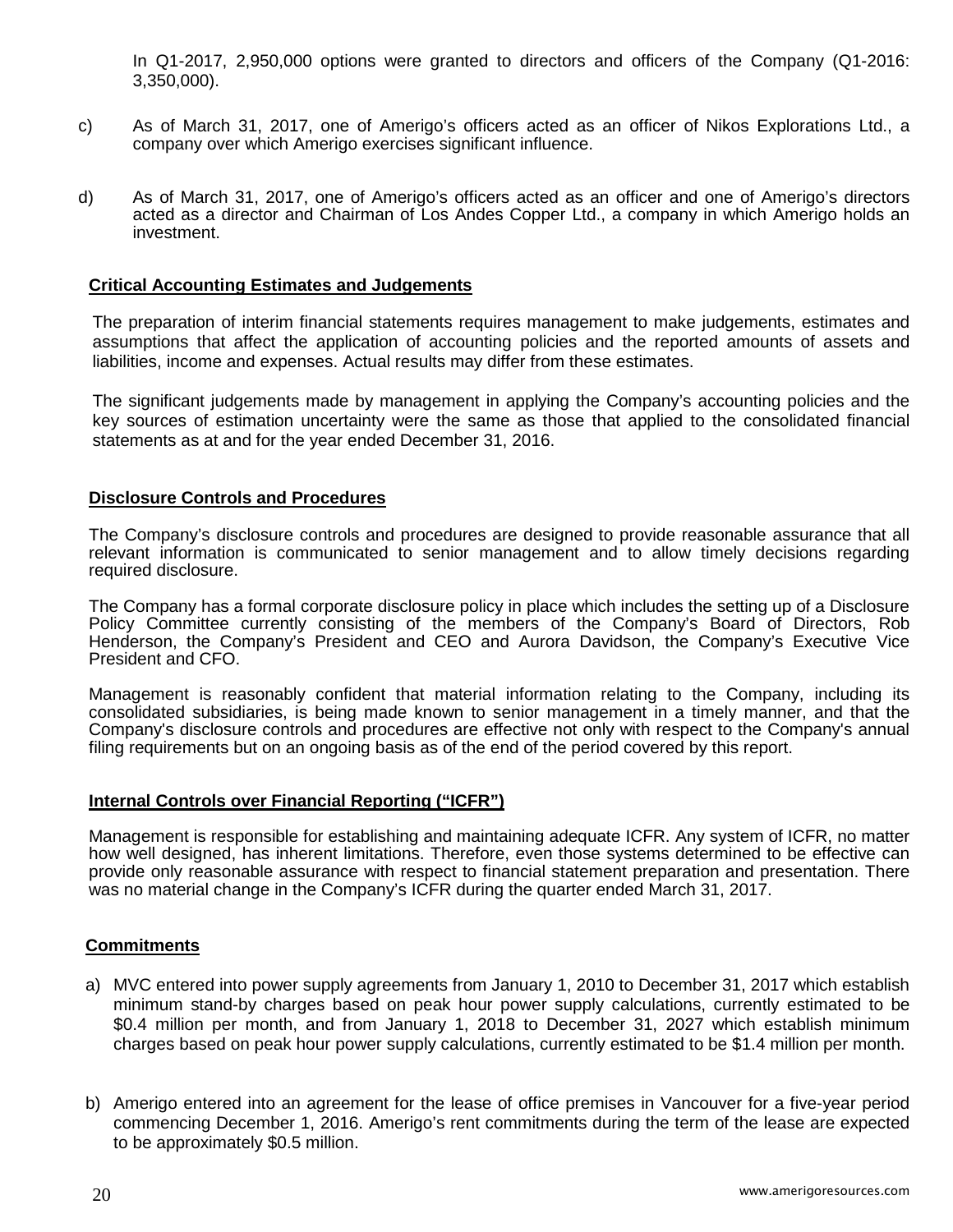c) The Master Agreement with DET has a Closure Plan clause requiring MVC and DET to work jointly to assess the revision of the closure plan for the Cauquenes Deposit and compare it to the current plan in the possession of DET. In the case of any variation in the interests of DET due to MVC's activities extracting and processing tailings contained in Cauquenes, the Parties will jointly evaluate the form of implementation and financing of or compensation for such variation. Until such time as the estimation of the new closure plan is available and the Parties agree on the terms of compensation resulting from the revised plan, it is the Company's view there is no obligation to record a provision because the amount, if any, is not possible to determine.

# **Other**

As of May 1, 2017, Amerigo has outstanding 175,435,635 common shares and 12,000,000 options (exercisable at prices ranging from Cdn\$0.14 to Cdn\$0.53 per share).

Additional information, including the Company's most recent Annual Information Form, is available on SEDAR at [www.sedar.com.](http://www.sedar.com/)

## **Cautionary Statement on Forward Looking Information**

This MD&A contains certain forward-looking information and statements as defined in applicable securities laws (collectively referred to as "forward-looking statements"). These statements relate to future events or the Company's future performance. All statements other than statements of historical fact are forwardlooking statements. The use of any of the words "anticipate", "plan", "continue", "estimate", "expect", "may", "will", "project", "predict", "potential", "should", "believe" and similar expressions is intended to identify forward-looking statements. Although the Company believes that these assumptions were reasonable when made, because these assumptions are inherently subject to significant uncertainties and contingencies which are difficult or impossible to predict and are beyond the Company's control, the Company cannot assure that it will achieve or accomplish the expectations, beliefs or projections described in the forwardlooking statements. These forward-looking statements involve known and unknown risks, uncertainties and other factors that may cause actual results or events to differ materially from those anticipated in such statements. These forward-looking statements speak only as of the date of this MD&A. These forwardlooking statements include but are not limited to, statements concerning:

- a forecasted increase in production and a reduction in operating costs;
- our strategies and objectives;
- our estimates of the availability and quantity of tailings, and the quality of our mine plan estimates;
- prices and price volatility for copper and other commodities and of materials we use in our operations;
- the demand for and supply of copper and other commodities and materials that we produce, sell and use;
- sensitivity of our financial results and share price to changes in commodity prices;
- our financial resources and our expected ability to meet our obligations for the next 12 months;
- interest and other expenses;
- domestic and foreign laws affecting our operations;
- our tax position and the tax rates applicable to us;
- the timing and costs of construction and tolling/production of, and the issuance and maintenance of the necessary permits and other authorizations required for, our expansion projects, including the expansion for the Cauquenes deposit and the timing of ramp-up to full production from Cauquenes;
- our ability to procure or have access to financing and to comply with our loan covenants;
- the production capacity of our operations, our planned production levels and future production;
- potential impact of production and transportation disruptions;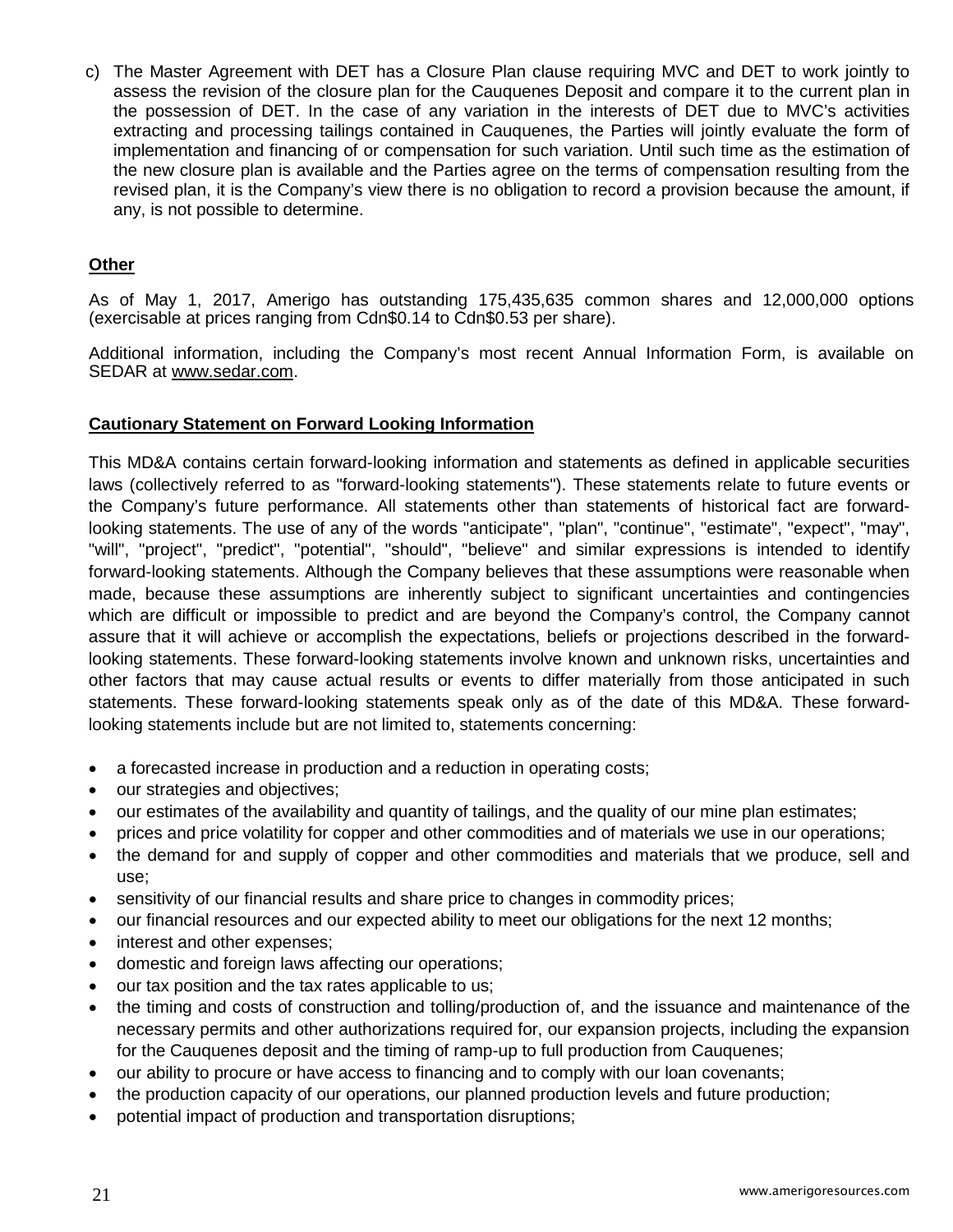- hazards inherent in the mining industry causing personal injury or loss of life, severe damage to or destruction of property and equipment, pollution or environmental damage, claims by third parties and suspension of operations
- our planned capital expenditures (including our plan to upgrade our existing plant and operations) including the timing and cost of completion of our capital projects;
- estimates of asset retirement obligations and other costs related to environmental protection;
- our future capital and production costs, including the costs and potential impact of complying with existing and proposed environmental laws and regulations in the operation and closure of our operations;
- repudiation, nullification, modification or renegotiation of contracts;
- our financial and operating objectives;
- our environmental, health and safety initiatives;
- the outcome of legal proceedings and other disputes in which we may be involved;
- the outcome of negotiations concerning metal sales, treatment charges and royalties;
- disruptions to the Group's information technology systems, including those related to cybersecurity;
- our dividend policy; and
- general business and economic conditions.

Inherent in forward-looking statements are risks and uncertainties beyond our ability to predict or control, including risks that may affect our operating or capital plans; risks generally encountered in the permitting and development of mineral projects such as unusual or unexpected geological formations, negotiations with government and other third parties, unanticipated metallurgical difficulties, delays associated with permits, approvals and permit appeals, ground control problems, adverse weather conditions, process upsets and equipment malfunctions; risks associated with labour disturbances and availability of skilled labour and management; fluctuations in the market prices of our principal commodities, which are cyclical and subject to substantial price fluctuations; risks created through competition for mining projects and properties; risks associated with lack of access to markets; risks associated with availability of and our ability to obtain both tailings from DET's current production and historic tailings from tailings deposit; risks with respect to completion of all phases of the Cauquenes expansion, the ability of the Group to draw down funds from the Standby LOC; the availability of and ability of the Group to obtain adequate funding on reasonable terms for expansions and acquisitions, including all phases of the Cauquenes expansion; mine plan estimates; risks posed by fluctuations in exchange rates and interest rates, as well as general economic conditions; risks associated with environmental compliance and changes in environmental legislation and regulation; risks associated with our dependence on third parties for the provision of critical services; risks associated with non-performance by contractual counterparties; title risks; social and political risks associated with operations in foreign countries; risks of changes in laws affecting our operations or their interpretation, including foreign exchange controls; and risks associated with tax reassessments and legal proceedings. Many of these risks and uncertainties apply not only to the Group and its operations, but also to Codelco and its operations. Codelco's ongoing mining operations provide a significant portion of the materials the Group processes and its resulting metals production, therefore these risks and uncertainties may also affect their operations and in turn have a material effect on the Group.

Actual results and developments are likely to differ, and may differ materially, from those expressed or implied by the forward-looking statements contained in this MD&A. Such statements are based on a number of assumptions which may prove to be incorrect, including, but not limited to, assumptions about:

- general business and economic conditions;
- interest rates;
- changes in commodity and power prices;
- acts of foreign governments and the outcome of legal proceedings;
- the supply and demand for, deliveries of, and the level and volatility of prices of copper and other commodities and products used in our operations;
- the ongoing supply of material for processing from Codelco's current mining operations;